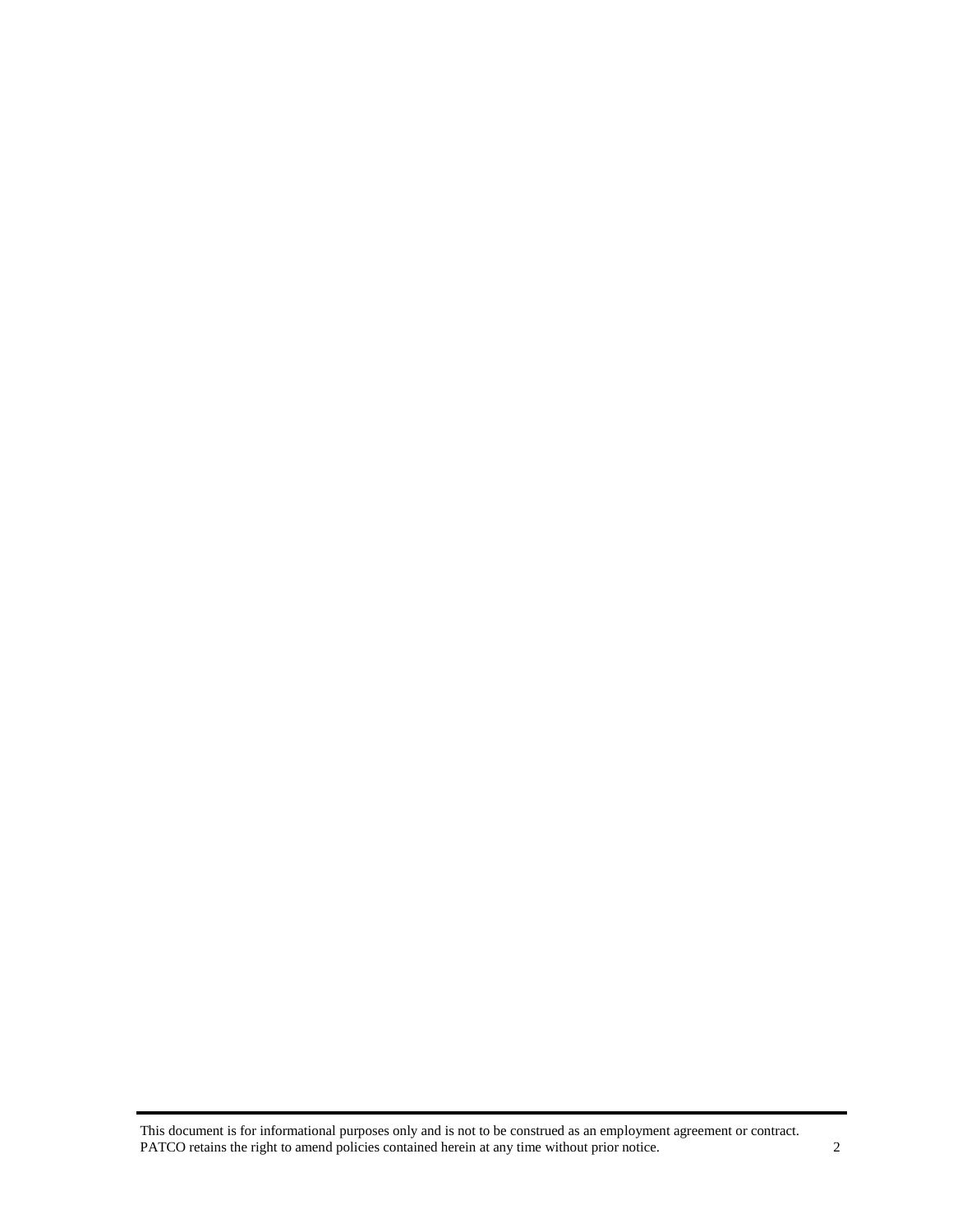## *TABLE OF CONTENTS*

#### **ARTICLE I: INTRODUCTION/RESPONSIBILITIES**

- 1.1 Introductory Statement
- 1.2 Mission Statement
- 1.3 Company Responsibility
- 1.4 Employee Responsibility
- 1.5 Equal Employment Opportunity
- 1.6 Business Ethics and Conduct
- 1.7 Immigration Law Compliance
- 1.8 Conflicts of Interest

#### **ARTICLE II: DEFINITIONS**

2. 1 Definitions

#### **ARTICLE III: EMPLOYMENT/PAYROLL/PERFORMANCE EVALUTATIONS**

- 3.1 Employment
- 3.2 Personnel Data Changes
- 3.3 Hourly
- 3.4 Salary
- 3.5 Temporary
- 3.6 Introductory Period
- 3.7 Performance Evaluations
- 3.8 Payroll
- A. Pay Period
- B. Required Forms
- C. Deductions
- D. Timecards
- E. Paycheck
- F. Overtime

#### **ARTICLE IV: BENEFITS**

- 4.1 Benefits
- 4.2 Insurance
- 4.3 Retirement Plan
- 4.4 Workers' Compensation Insurance
- 4.5 Holidays
- 4.6 Vacation
- A. Hourly Employees
- B. Salaried Employees
- C. Safety Incentive Paid Time Off
- 4.7 Bereavement Leave
- 4.8 Sick Leave Life Threatening Illness in Workplace
- 4.9 Benefits Continuation (COBRA)
- 4.10 ERISA
- 4.11 HIPAA
- 4.12 Training and Development

## **ARTICLE V: TYPES OF PAY**

- 5.1 Types of Pay
	- A. Standard
	- B. Prevailing Wage
	- C. Per Diem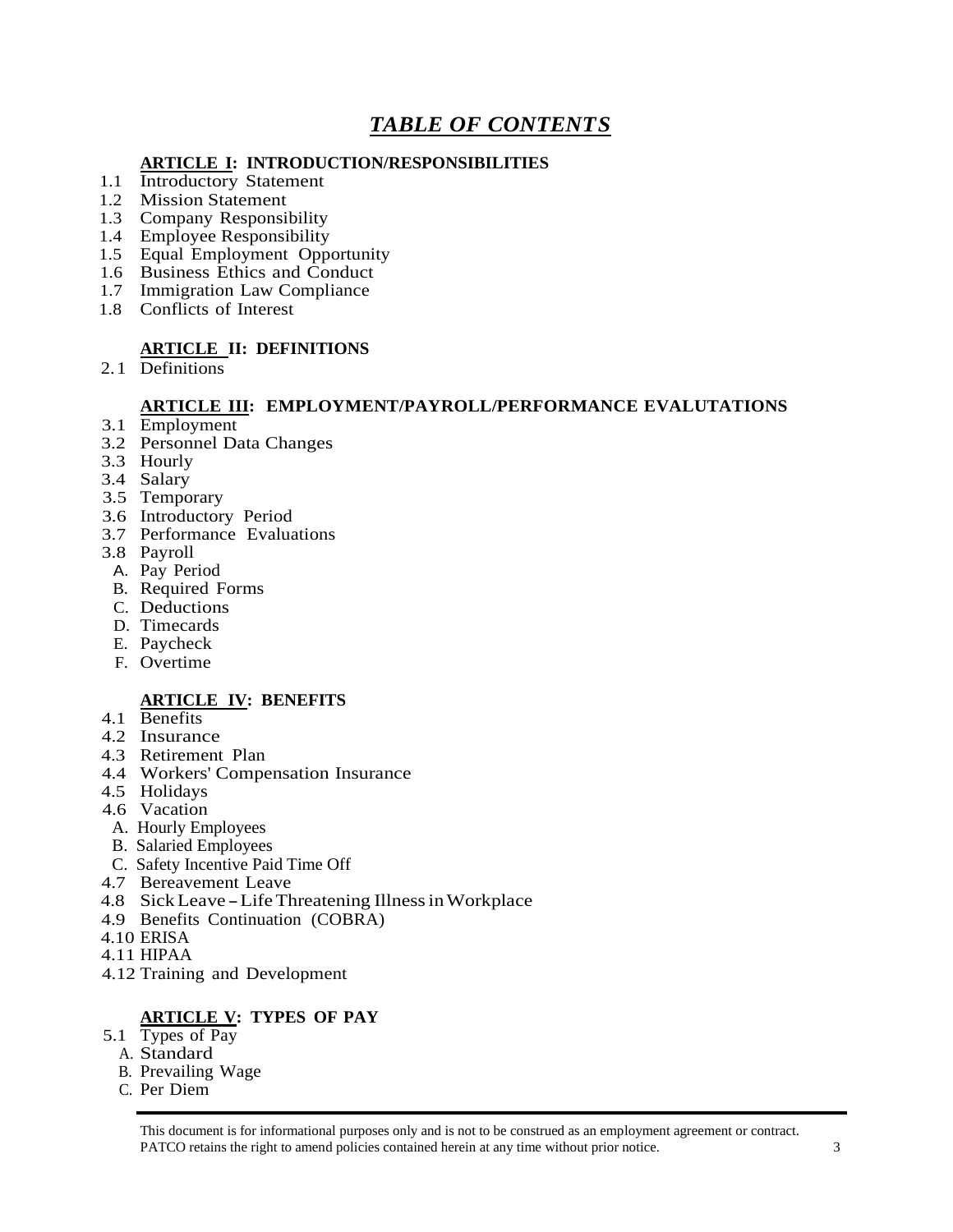- D. Lodging
- E. Mileage
- F. Business Travel Expenses

## **ARTICLE VI: LEAVE/LAYOFF/TERMINATION**

- 6.1 Leave
- 6.2 Military Leave
- 6.3 Jury Duty
- 6.4 Family Medical Leave Act
- 6.5 Layoff
- 6.6 Termination

#### **ARTICLE VII: GENERAL**

- 7.1 Theft or Loss
- 7.2 Housekeeping
- 7.3 Personal Appearance
- 7.4 Attendance and Punctuality
- 7.5 Computer/ Email Usage
- 7.6 Internet Usage Workplace Monitoring Use of Telephones
- 7.7 Personal Property Cell Phones Auto Use
- 7.8 Assigned Vehicles & Equipment Basic Electrical Tool List

#### **ARTICLE VIII: NON-DISCRIMINATION/HARASSMENT/PROBLEM RESOLUTION**

- 8.1 Disability Accommodation
- 8.2 Harassment
- 8.3 Drug and Alcohol Use
- 8.4 Drug Testing
- 8.5 Progressive Discipline
- 8.6 Problem Resolution

#### **ARTICLE IX: EMPLOYEE ACKNOWLEDGEMENT FORM**

9.1 Employee Acknowledgement Form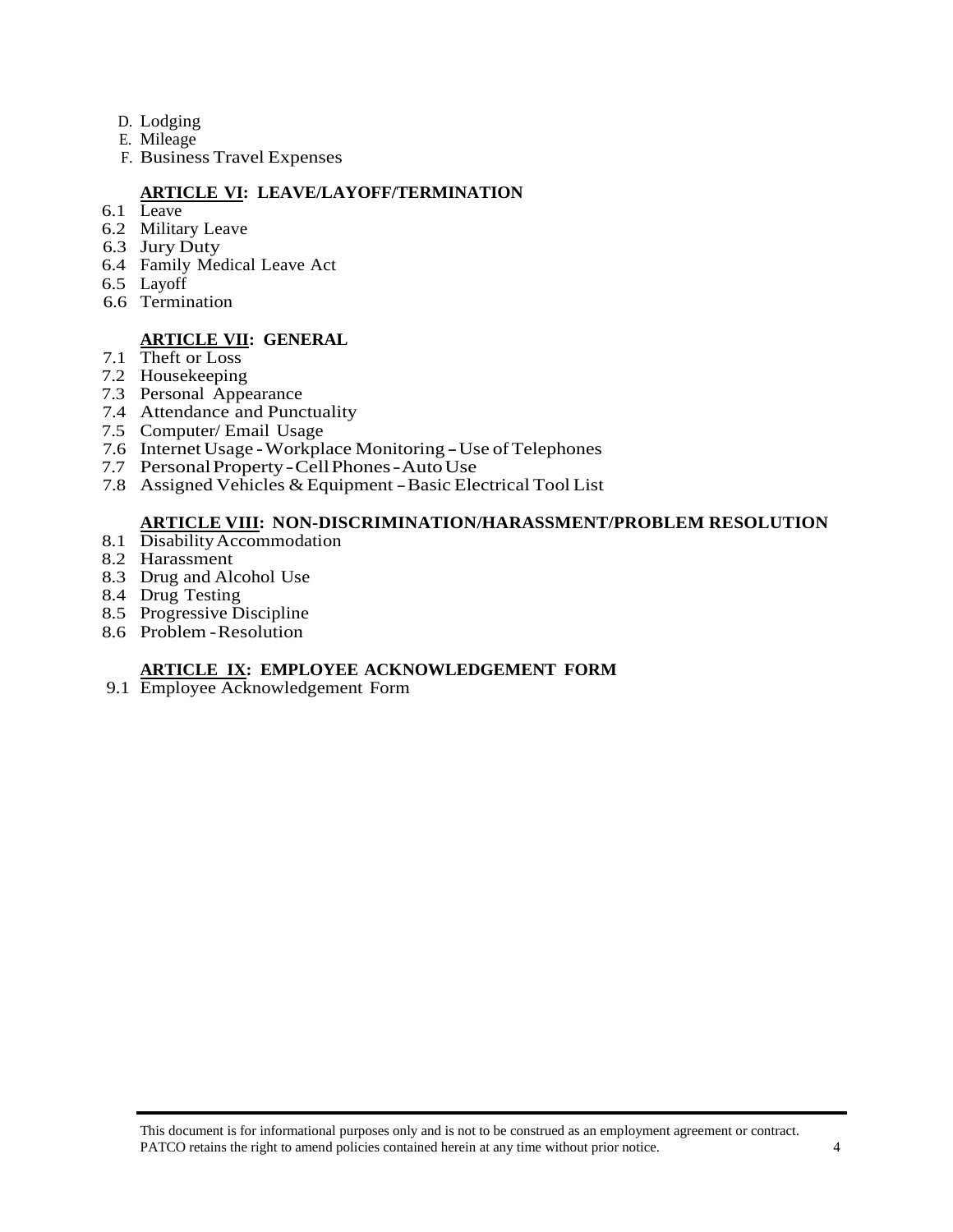#### **ARTICLE I INTRODUCTION/RESPONSIBILITIES**

#### **1.1 Introductory Statement**

This employee handbook will give you important information about working at PATCO Electrical Services, Inc. (PATCO). The policies in this handbook explain many of the benefits of working here. The handbook also explains what we expect of you and tells about many of our rules.

However, this employee handbook cannot cover every situation or answer every question about policies and benefits at PATCO. Also, sometimes, we may need to change the handbook. PATCO has the right to add new policies, change policies or cancel policies at any time. The only policy we will never change is our employment-at-will policy. The employment-at-will policy allows you or PATCO to terminate your employment at any time for any reason.

#### **1.2 Mission Statement**

PATCO Electrical Services, Inc. is to provide safe, professional, quality services with integrity and efficiency.

It is with a spirit of servitude that we will achieve the highest level of customer satisfaction, this responsibility for success rests equally on each and every employee and the expectation of cooperation between all employees is essential to the efficient and profitable operation of PATCO. You as an employee are entering into a service-oriented (drug and alcohol free) environment.

#### **1.3 Company Responsibility**

1.3 Company Responsibility<br>
PATCO will be responsible for providing rules, wages, hours, working conditions and<br>
other conditions of employment through enforced, verbal and published policies and procedures.

#### **1.4 Employee Responsibility**

Employees shall provide quality and timely work for a wage or salary and shall adhere to all policies and procedures as originating from PATCO.

We expect you to follow certain work rules and conduct yourself in ways that protect the interests and safety of all employees of PATCO.

Employees shall adhere to the following items. Itis impossible to list all potential conduct infractions, below are a few examples:

- Excessive absenteeism or any absence without notice
- Unauthorized absence from work station during the workday
- Smoking in prohibited areas
- Unsatisfactory performance or conduct
- Violation of personnel policies

Since your employment with PATCO is voluntary and at will, you may terminate your employment at any time you want, with or without cause or advance notice. Likewise, PATCO may terminate your employment at any time, with or without cause or advance notice.

This document is for informational purposes only and is not to be construed as an employment agreement or contract. PATCO retains the right to amend policies contained herein at any time without prior notice.  $\frac{5}{5}$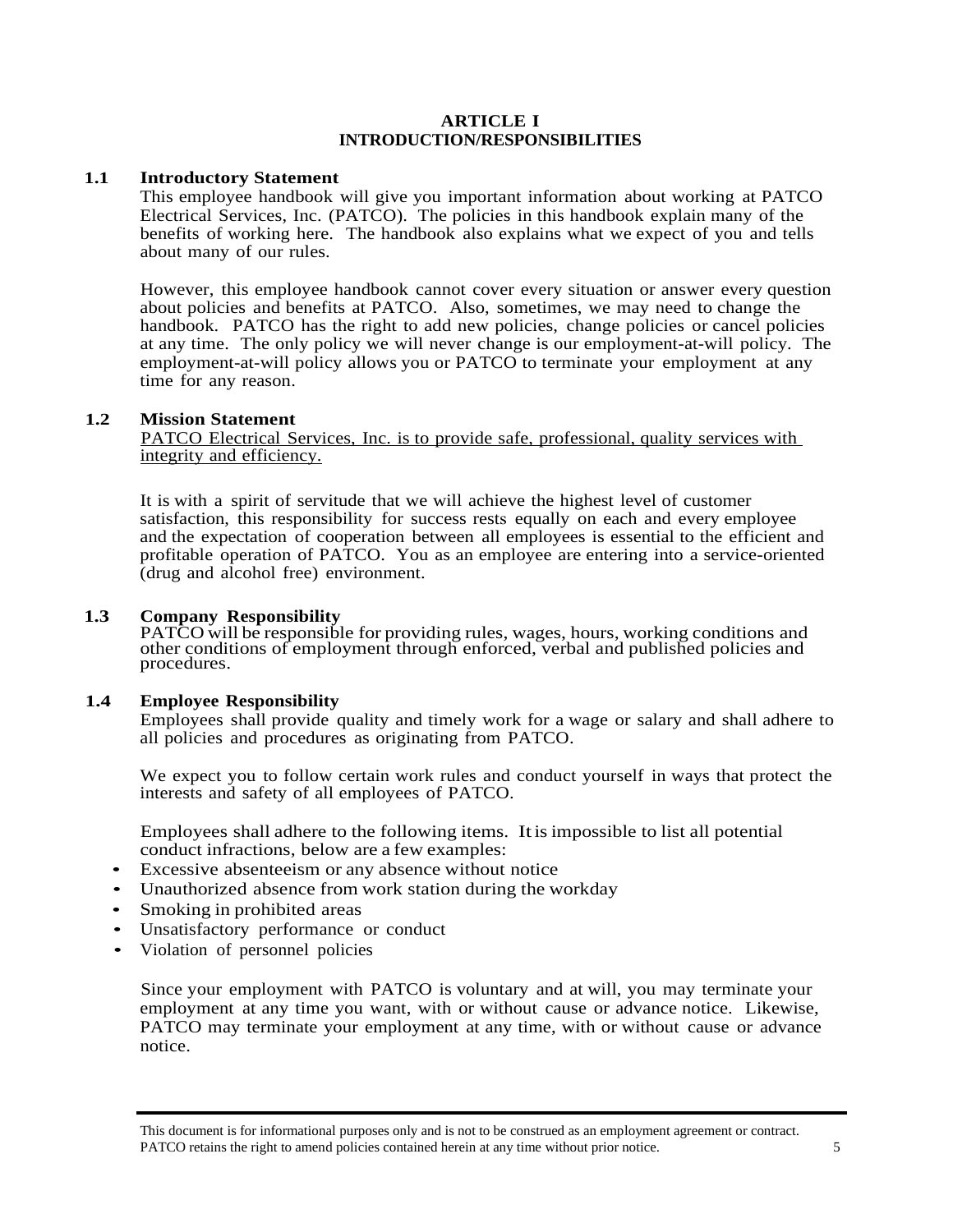#### **1.5 Equal Employment Opportunity**

To give equal employment and advancement opportunities to all people, we make employment decisions at PATCO based on each person's performance, qualifications and abilities. PATCO does not discriminate in employment opportunities or practices on the basis of race, color, religion, sex, national origin, age, disability, or any other characteristic protected by law.

We will make reasonable accommodations for qualified individuals with known disabilities unless making the reasonable accommodation would r esult in an undue hardship to PATCO. Our Equal Employment Opportunity policy covers all employment practices, including selection, job assignment, compensation, discipline, termination and access to benefits and training.

Ifyou have a question about any type of discrimination at work, talk with your immediate supervisor or the Human Resources Department. You will not be punished for asking questions about this. Also, if we find out that anyone was illegally discriminating, that person will be subject to disciplinary action, up to and including termination of employment.

#### **1.6 Business Ethics and Conduct**

We expect PATCO employees to be ethical in their conduct. It affects our reputation and success. PATCO requires employees to carefully follow all laws and regulations, and have the highest standards of conduct and personal integrity.

Our continued success depends on our customers' trust. Employees owe a duty to PATCO, or customers, and shareholders to act in ways that will earn the continued trust and confidence of the public.

As an organization, PATCO will comply with all applicable laws and regulations. We expect all directors, officers and employees to conduct business in accordance with the letter, spirit and intent of all relevant laws and to not do anything that is illegal, dishonest or unethical.

Ifyou use good judgment and follow high ethical principles, you will make the right decisions. However, ifyou are not sure if an action is ethical or proper, you should discuss the matter openly with your supervisor. If necessary, you may also contact the Human Resources Department for advice and consultation.

Itis the responsibility of every PATCO employee to comply with our policy of business ethics and conduct. Employees who ignore or do not comply with this standard of business ethics and conduct may be subject to disciplinary action, up to and including possible termination of employment.

#### **1.7 Immigration Law Compliance**

PATCO is committed to employing only people who are United States citizens or who are aliens legally authorized to work in the United States. We do not illegally discriminate because of a person's citizenship or national origin.

Because we comply with the Immigration Reform and Control Act of 1986, every new employee at PATCO is require to complete the Employment Eligibility Verification Form 1-9 and show documents that prove identity and employment eligibility.

This document is for informational purposes only and is not to be construed as an employment agreement or contract. PATCO retains the right to amend policies contained herein at any time without prior notice. 6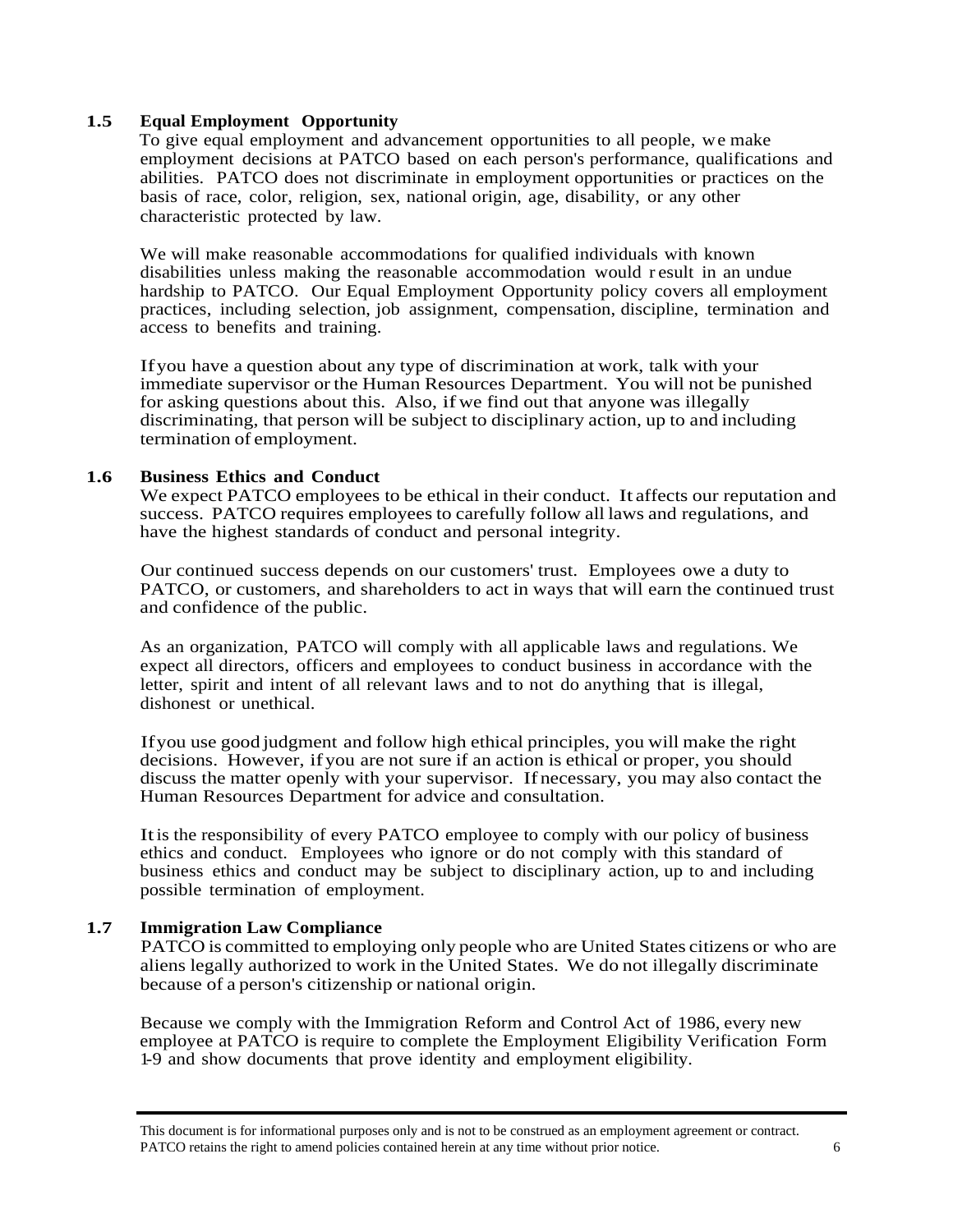If you leave PATCO and are rehired, you must complete another Form I-9 if the previous I-9 with PATCO is more than three years old, or if the original I-9 is not accurate anymore, or if we no longer have the original I-9.

If you have any questions or want information on the immigration laws, contact the Human Resources Department. If you ask questions or want to complain about the immigration law, you will not be punished in any way.

#### **1.8 Conflicts of Interest**

PATCO has guidelines to avoid real or potential conflicts of interest. Itis your duty as an employee of PATCO to follow the following guidelines about conflicts of interest. If this is not clear to you or if you have any questions about conflicts of interest, contact the President of PATCO or the Human Resources Department.

What is a conflict of interest? An actual or potential conflict of interest is when you are in a position to influence a decision or have business dealings on behalf of PATCO that might result in a personal gain for you or one of your relatives. For conflicts of interest, a relative is any person who is related to you by blood or marriage, or whose relationship with you is similar to being a relative even though they are not related by blood or marriage.

We do not automatically assume that there is a conflict of interest if you have a relationship with another company. However, ifyou have any influence on transactions involving purchases, contracts, or leases, you must tell the President of PATCO as soon as possible. By telling us that there is the possibility of an actual or potential conflict of interest, we can set up safeguards to protect everyone involved.

The possibility for personal gain is not limited to situations where you or your relative has a significant ownership in a firm with which PATCO does business. Personal gains can also result from situations where you or your relative receives a kickback, bribe, substantial gift or special consideration as a result of a transaction or business dealing involving PATCO.

#### **ARTICLE II DEFINITIONS**

The following definitions apply to this entire Employee Policy Manual. O ther defined words are specific to subjects in other PATCO Manuals or Plans.

ABL: Annual Benefit Listing (Insurance Plans, 401k, Holiday and Vacation) PPE: Personal Protective Equipment

PATCO: PATCO Electrical Services, Inc.

EPM: Employee Policy Manual

SHPM: Safety-Health Policy Manual

SHALL: Mandatory, must be done

SHOULD: Advisory, desirable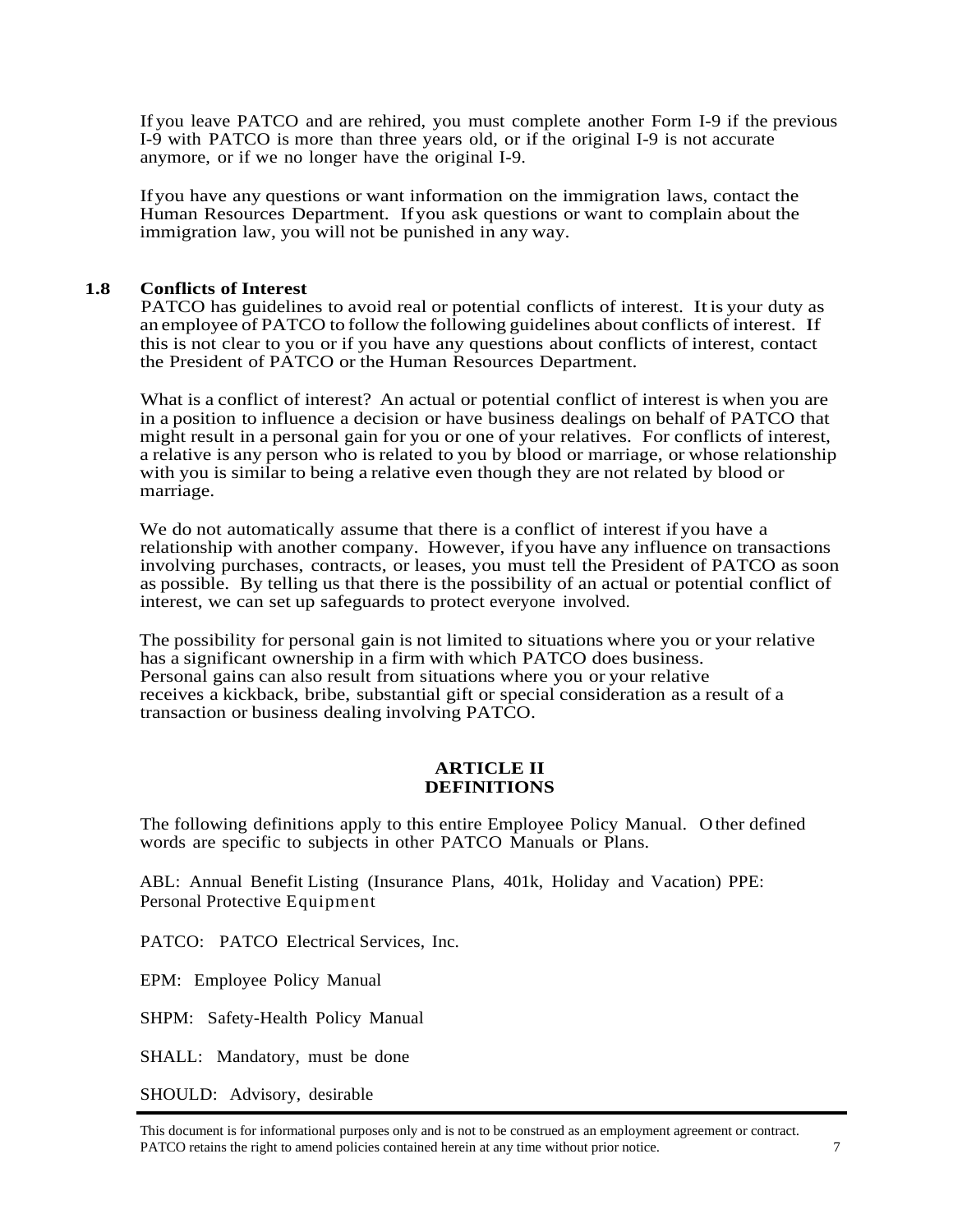STANDARD OPERATION PROCEDURE (SOP): A set of instructions so detailed that the desired operation can be performed repeatedly with a consistent result. By having a standard format for these instructions, policies and procedures that are common to certain PATCO operations can be quickly referenced. The standard format also allows customization for local areas while retaining a structure that is familiar to PATCO employees.

#### **ARTICLE III EMPLOYMENT /EVALUATIONS/PAYROLL**

## **3.1 Employment**

PATCO shall employ individuals to fill positions deemed necessary. Each position shall have a position and responsibilities description to specify the responsibility, skill and duties required by an individual to gain and continue employment.

## **3.2 Personnel Data Changes**

It is important that PATCO have certain personal information about you in our records. You need to tell us as soon as there is a change to your mailing address, telephone numbers, marital status, dependents' information, educational accomplishments and other possible related information. We also need to have information about who to contact in case of an emergency. To change your personal information or if you have questions about what information is required to be changed, contact the Human Resources Department.

## **3.3 Hourly**

Employee is a person employed to perform company duties for an hourly wage and is not exempt from Federal Wage and Hour Regulations, and others who are exempt but PATCO chooses to pay at an hourly rate.

#### **3.4 Salary**

Employee is a person employed to perform company duties for a salary and is exempt from Federal Wage and Hour Regulations.

## **3.5 Temporary**

Employee is a person who is hired for a specified time (less than 3 months) and is not eligible for PATCO benefits as per (A-IV).

## **3.6 Introductory Period**

PATCO has an introductory period for new employees that consist of 90 days. During the introductory period, we will evaluate your work habits and abilities to make sure that you can perform your job satisfactorily. The introductory period also gives you time to decide if the new job meets your expectations.

Since your employment with PATCO is voluntary and at will, you may terminate your employment at any time during the introductory period, with or without cause or advance notice. Likewise, PATCO may also terminate your employment at any time during or after the introductory period, with or without cause or advance notice.

Ifyou are absent for a significant amount of time during your introductory period, the length of the absence will automatically extend the introductory period. We may also extend the introductory period ifwe decide it was not long enough to evaluate your performance. This could happen either during or at the end of the introductory period.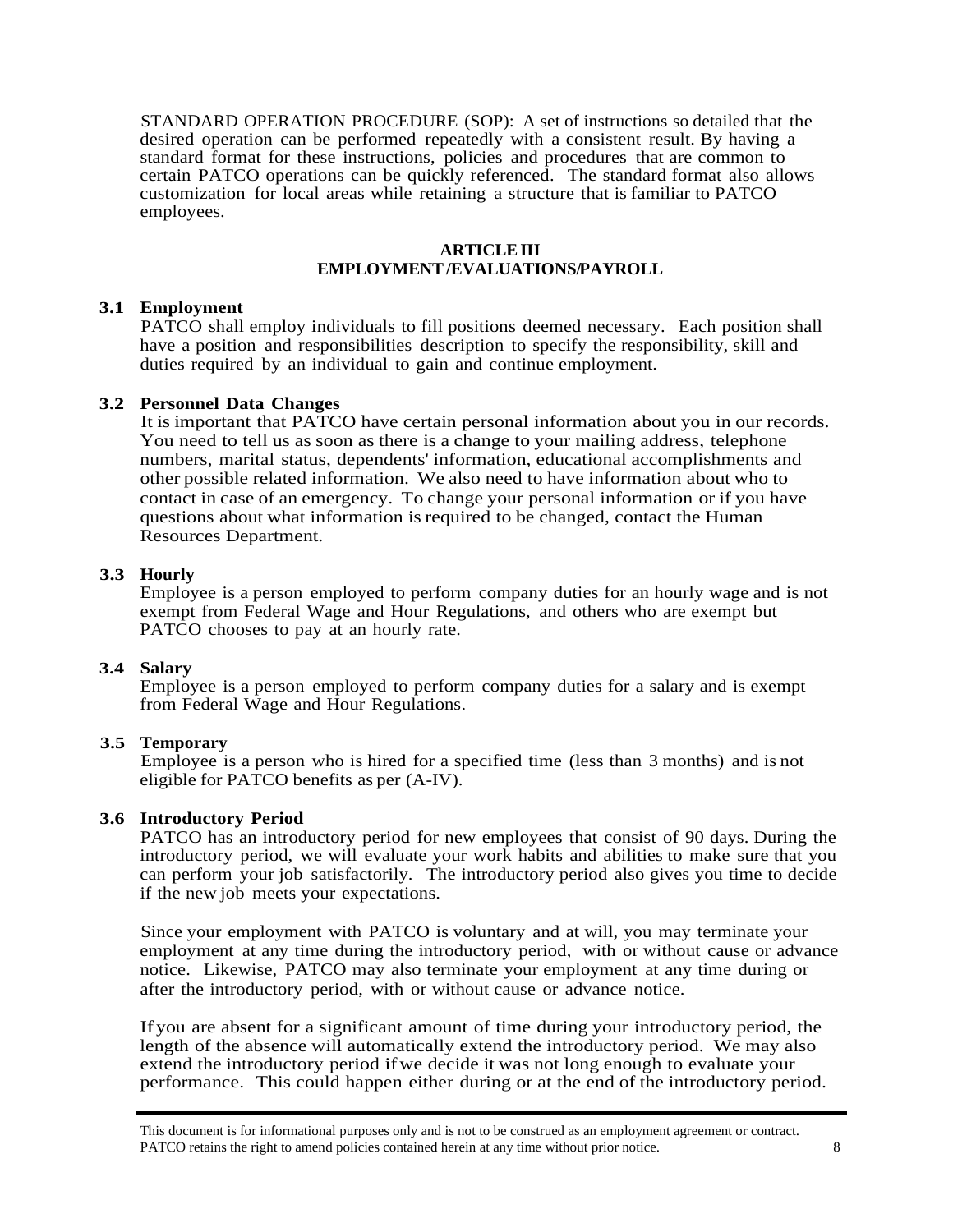When employees satisfactorily complete the introductory period, they are assigned to the "regular" employee classification and become eligible for benefits.

#### **3.7 Evaluations**

We encourage you and your supervisor to discuss job performance and goals on an informal, day-to-day basis. In addition, you and your supervisor will have formal performance evaluations to discuss your work and goals, to identify and correct weaknesses, and to encourage and recognize your strengths.

Individual performance evaluations are performed between an employee and the Department Manager. Wages of an employee shall be in conformance with the wage scale for performance, as determined by wage surveys. Department Managers shall adjust wages as required with Division Manager's approval. These evaluations are to be done at least once a year, or at the discretion of the manager. Skills and ability development, efficient use of time, absenteeism, attitude, personal demeanor and hygiene, willingness to accept and follow procedures.

#### **3.8 Payroll**

Payroll processing is a daily operation based on daily time reports and it is critical that this be done and it is the responsibility of each employee to report his/ her time properly.

- A. Pay Period
- 1. Hourly employee is weekly (52 pay periods annually) with work week starting on Sunday 12:00am and ending on Saturday at 11:59pm. Payday is on Friday.
- 2. Salary employee is semi-monthly (24 pay periods annually) with work week starting on Sunday 12:00am and ending on Saturday at 11:59pm. Payday is on the 15th and end of each month.
- B. Required Forms (See New Hire Packet)
- C. Deductions
- 1. Federal withholding
- 2. FICA
- 3. Medicare
- 4. State withholding
- 5. City or local tax (if required)
- 6. Court Ordered Child support, Garnishment and etc.
- 7. Authorized by employee signature for: insurance, 401k and authorized purchases

#### D. Timecards

Employees shall maintain their own time card and report time daily

E. Paycheck

Only employees will be allowed to receive or pick-up paychecks, unless they furnish PATCO with a signed and notarized affidavit authorizing PATCO to release their paycheck to the specified party as stated in affidavit.

F. Overtime

There may be times when PATCO cannot meet its operating requirements or other needs during regular working hours. If this happens, we may schedule employees to work overtime hours. When possible, we will try to give you advance warning of a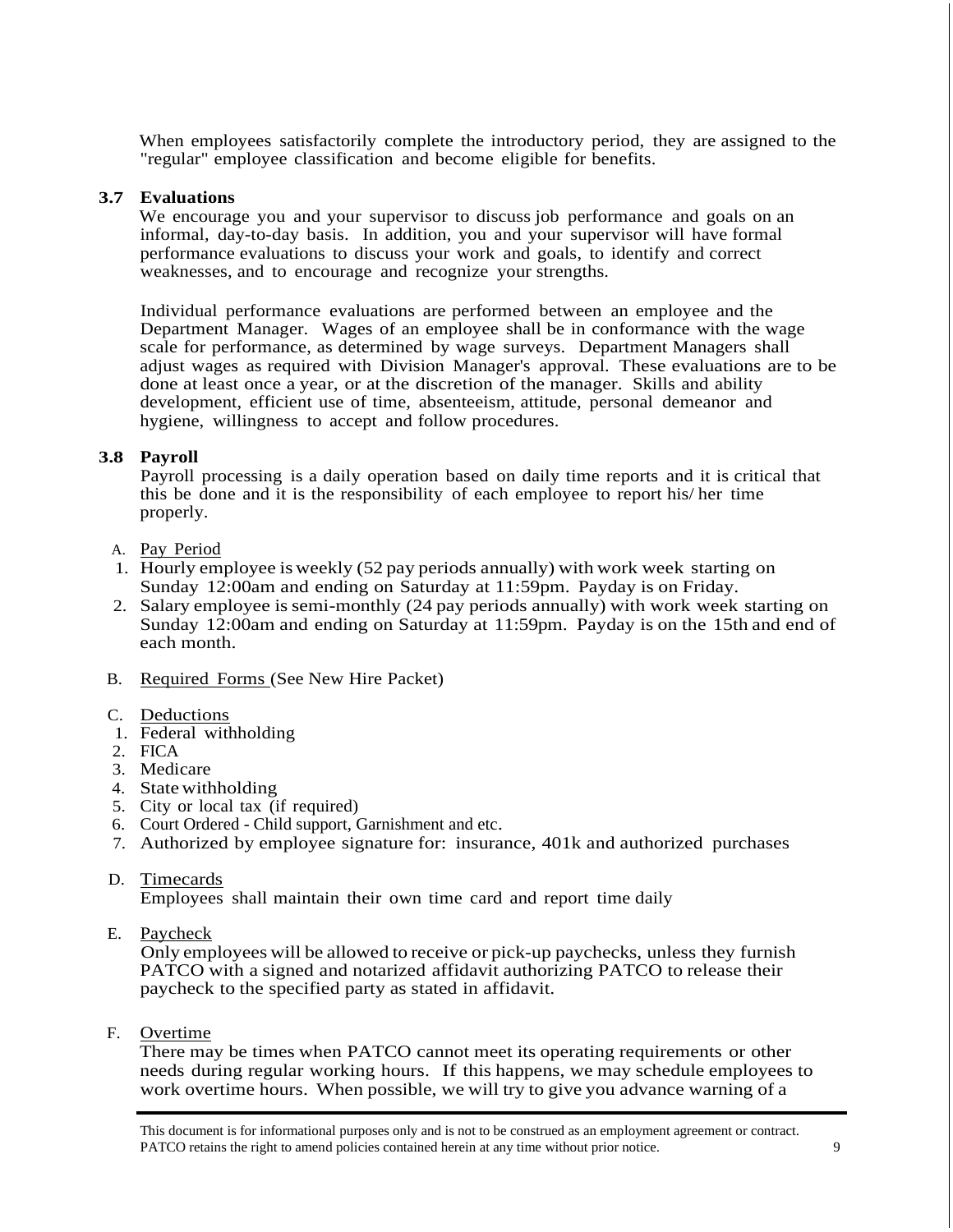mandatory overtime assignment.

It is our policy that no overtime can be worked without the approval and authorization of the supervisor. We try to distribute overtime assignments fairly among all employees who are qualified to perform the required work.

Nonexempt employees will receive overtime pay in accordance with the federal and state wage and hour laws. Overtime pay is based on the actual hours worked. For this reason, time off for sick leave, vacation and other paid or unpaid leaves of absence is not counted as hours worked when calculating overtime pay. In addition, any drive time to specific jobs is also not considered in calculating overtime pay.

#### **ARTICLE IV BENEFITS**

## **4.1 Benefits**

PATCO sponsors a benefits program for all eligible employees. In addition to receiving an equitable salary and having an equal opportunity for professional development and advancement, you may be eligible to enjoy other benefits that will enhance your job satisfaction. We are certain you will agree the benefits program described in this employee manual represents a very large investment by PATCO.

A good benefits program is a solid investment in PATCO employees. PATCO will periodically review the benefits program and will make modifications as appropriate to the company's condition. PATCO reserves the right to modify, add or delete the benefits it offers.

A change in employment classification that would result in the loss of eligibility to participate in the health insurance plan may qualify an employee for benefits continuation under the Consolidated Omnibus Budget Reconciliation Act (COBRA). Refer to the COBRA section of this manual for more information.

Details of the health insurance plan are described in the benefits listing provided to you at your time of employment with PATCO. Contact the Human Resources Department for more information about health insurance benefits.

#### **4.2 Insurance**

Due to the rising cost and coverage changes, PATCO like other companies has to take bids and negotiate yearly for best price and coverage's to stay competitive in our markets. These programs have been increasing in cost and show no signs of changing in the immediate future. This means that employee participation will continue to rise as well. To participate, you must have completed your introductory period (A-III-3.06)

- A. Medical insurance and dependent coverage
- B. Dental optional with medical
- C. Life optional with medical
- D. AFLAC Supplemental (See ABL)

You must have elected to participate in the health insurance plan (Blue Cross Blue Shield) to be eligible for the dental/life insurance benefits (Dearborn).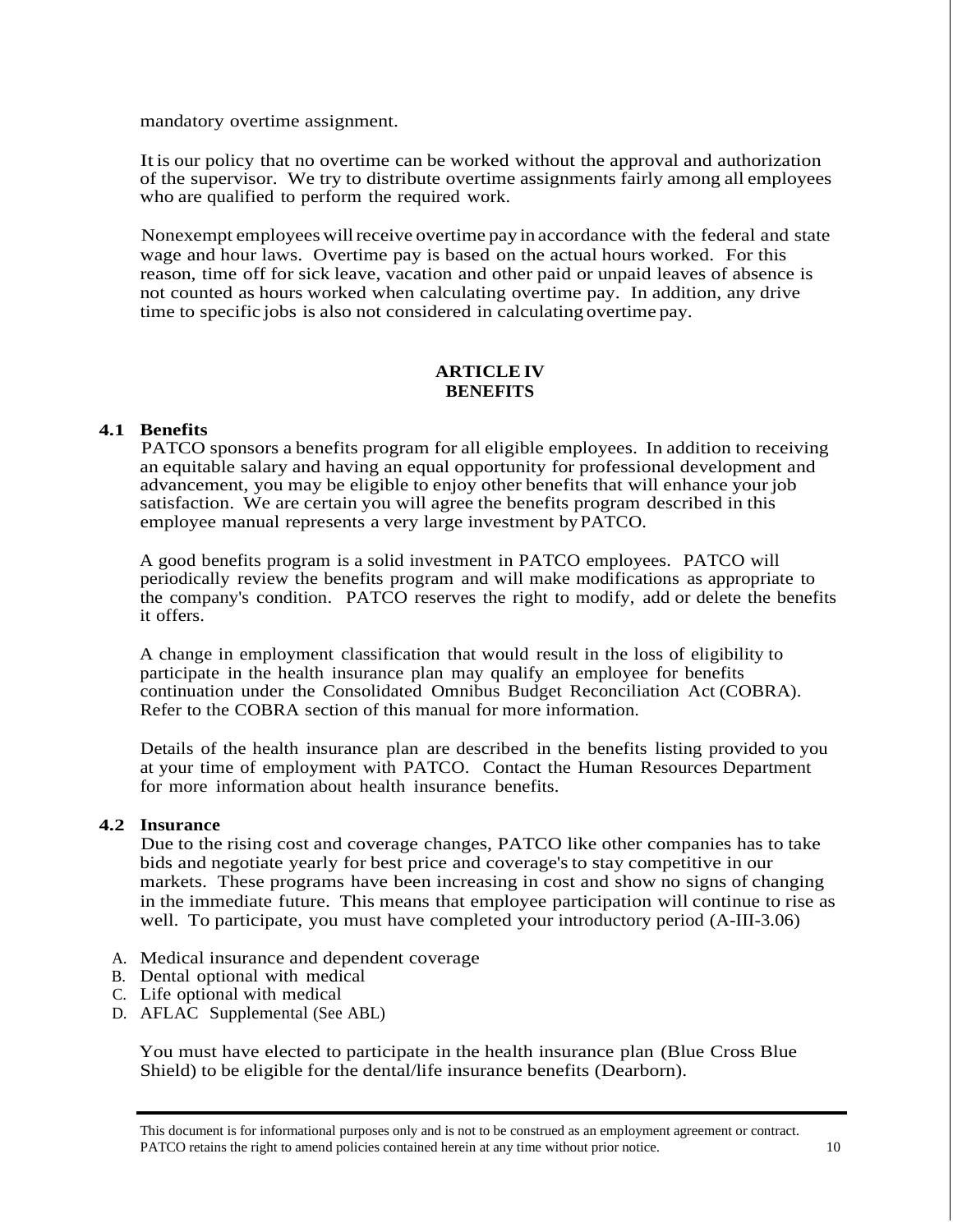#### **4.3 Retirement Plan**

Employee can put up to legal maximum of their gross pay in plan, and PATCO will match 100% of the first 4% of salary that an employee contributes. One year of service must first be completed to qualify. (See ABL)

#### **4.4 Workers' Compensation Insurance**

PATCO provides a comprehensive workers' compensation insurance program to our employees. This program does not cost you anything.

The workers' compensation program covers injuries or illnesses that might happen during the course of your employment that require medical, surgical or hospital treatment. Subject to legal requirements, workers' compensation insurance begins after a short waiting period, or if you are hospitalized, the benefits begin immediately.

It is very important that you tell your supervisor immediately about any work- related injury or illness, regardless of how minor it might seem at the time. Prompt reporting helps make sure that you qualify for coverage as quickly as possible and lets us investigate the matter promptly.

Workers' compensation covers only work-related injuries and illnesses. Neither PATCO nor its insurance carrier will pay workers' compensation benefits for injuries that might happen if you voluntarily participate in an off-duty recreational, social, or athletic activity that we might sponsor.

#### **4.5 Holidays**

To receive holiday pay you must have completed 6 months of service and you must work the day before and the day after the holiday. Employees who qualify can use a scheduled vacation day to meet the day before and after requirement.

Observed yearly holidays are as follows: New Year's Day Memorial Day Independence Day Labor Day Thanksgiving Day Christmas Day

If you are eligible for paid holidays and on the holiday you are on a paid absence, such as vacation leave, you will get the holiday pay instead of the paid time off pay you would have received.

If eligible nonexempt employees work on a recognized holiday, they will receive holiday pay plus their wages at their straight-time rate for the hours they worked on that holiday.

We do not count holiday paid time off as hours worked when calculating overtime.

#### **4.6 Vacation**

After one year of service, the eligible employee, starting with the employee date of hire will be accredited with vacation days. Vacations must be scheduled 15 days in advance and approved by Department or Division Managers. In the event several individuals want to take vacation time at the same time, PATCO business schedule status and seniority will be the determining factor. PATCO does not allow for the employee to be paid for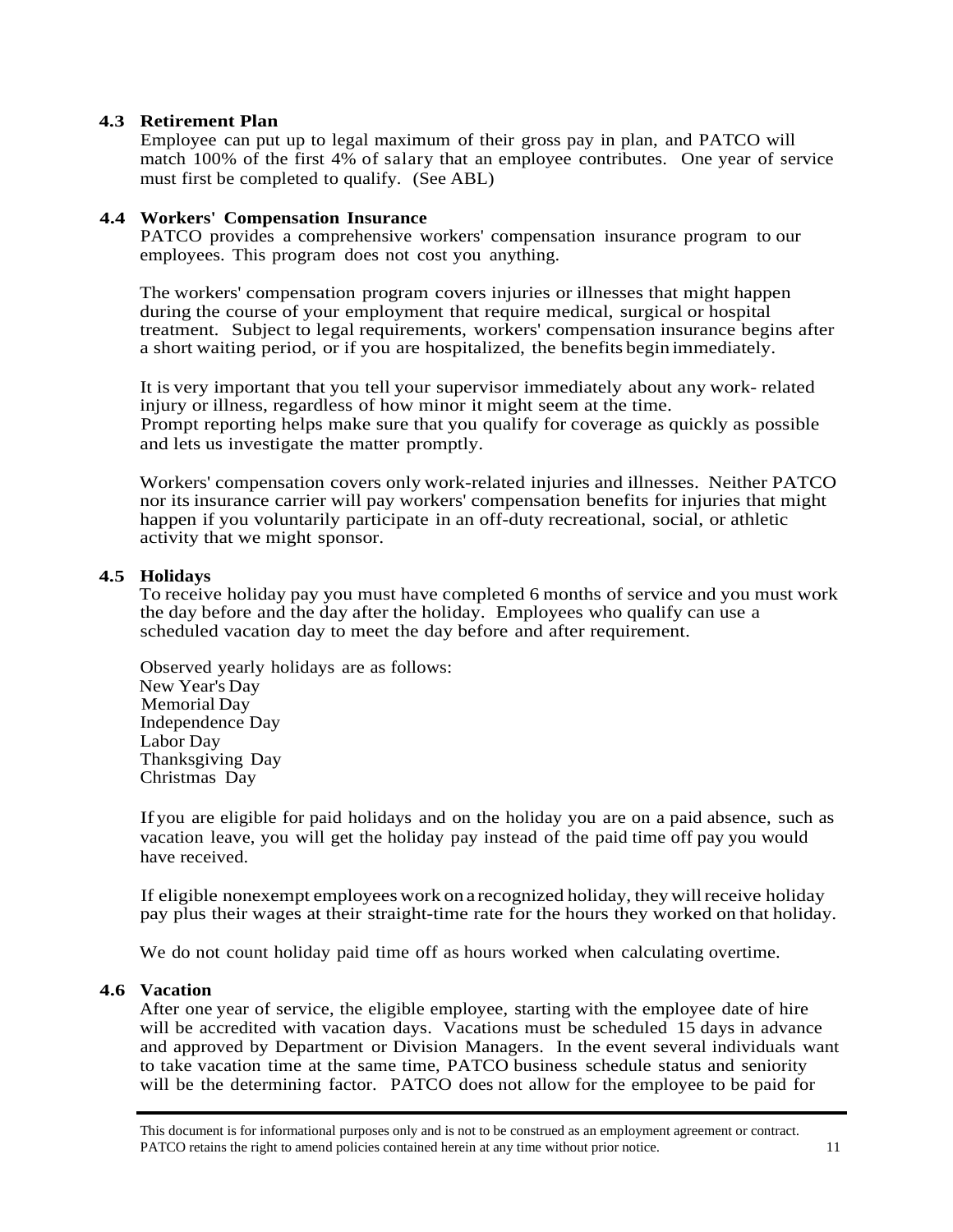any unused vacation days. The employee must use all vacation days within the year or the employee will lose any remaining vacation days unused (except as outlined in C below). PATCO's leave year coincides with the calendar year.

A. Hourly Employees:

Hourly Employees, once eligible, are allowed 40 hours (5 work days) of paid vacation a year.

B. Salaried Employees:

Once eligible, salaried employees are allowed 40 hours (5 work days) of paid vacation and 40 hours (5 work days) of paid time off a year.

#### C. Safety Incentive Paid Time Off:

Hourly employees may earn an additional 12 hours of paid time off every 6 months if they do not receive any safety or disciplinary write-ups. Safety Incentive Paid Time Off is awarded on 30 June and 31 December of every year and up to 24 hours may be carried over to the next leave year. If you leave service with PATCO, you will be paid for any unused amount.

#### **4.7 Bereavement Leave**

PATCO provides bereavement leave to employees who need to take time off because an immediate family member died. To ask for bereavement leave, please see your supervisor. We will give you the time off without pay to attend the funeral and make any necessary arrangements associated with the death.

We normally will give you bereavement leave unless there are business reasons that require you to be at work. With your supervisor's approval, you can use any available paid leave benefits you have, such as vacation, ifyou need more time off.

For bereavement leave, "immediate family" means your spouse, parent, child, brother or sister; your spouse's parent, child, brother or sister; your child's spouse; your grandparent or your grandchild. We will also consider requests for bereavement leave if someone dies who was as close to you as an immediate family member.

#### **4.8 Sick Leave - Life Threatening Illness in Workplace**

PATCO does provide for sick leave or personal time. Please contact your supervisor within a reasonable amount of time should this type of leave be necessary. Normally, sick leave or personal time is taken without pay.

Employees with life-threatening illnesses, such as cancer, heart disease and AIDS, often wish to continue their normal lives, including work, to the degree that they can. PATCO wants to help these employees to work as long as they continue meeting acceptable performance standards.

As in the case of other disabilities, we will make reasonable accommodations in accordance with all legal requirements to allow qualified employees with life- threatening illnesses to perform the essential functions of their jobs.

Medical information on any employee is confidential. PATCO will take reasonable precautions to protect medical information from inappropriate disclosure.

Managers and other employees have a responsibility to respect and maintain the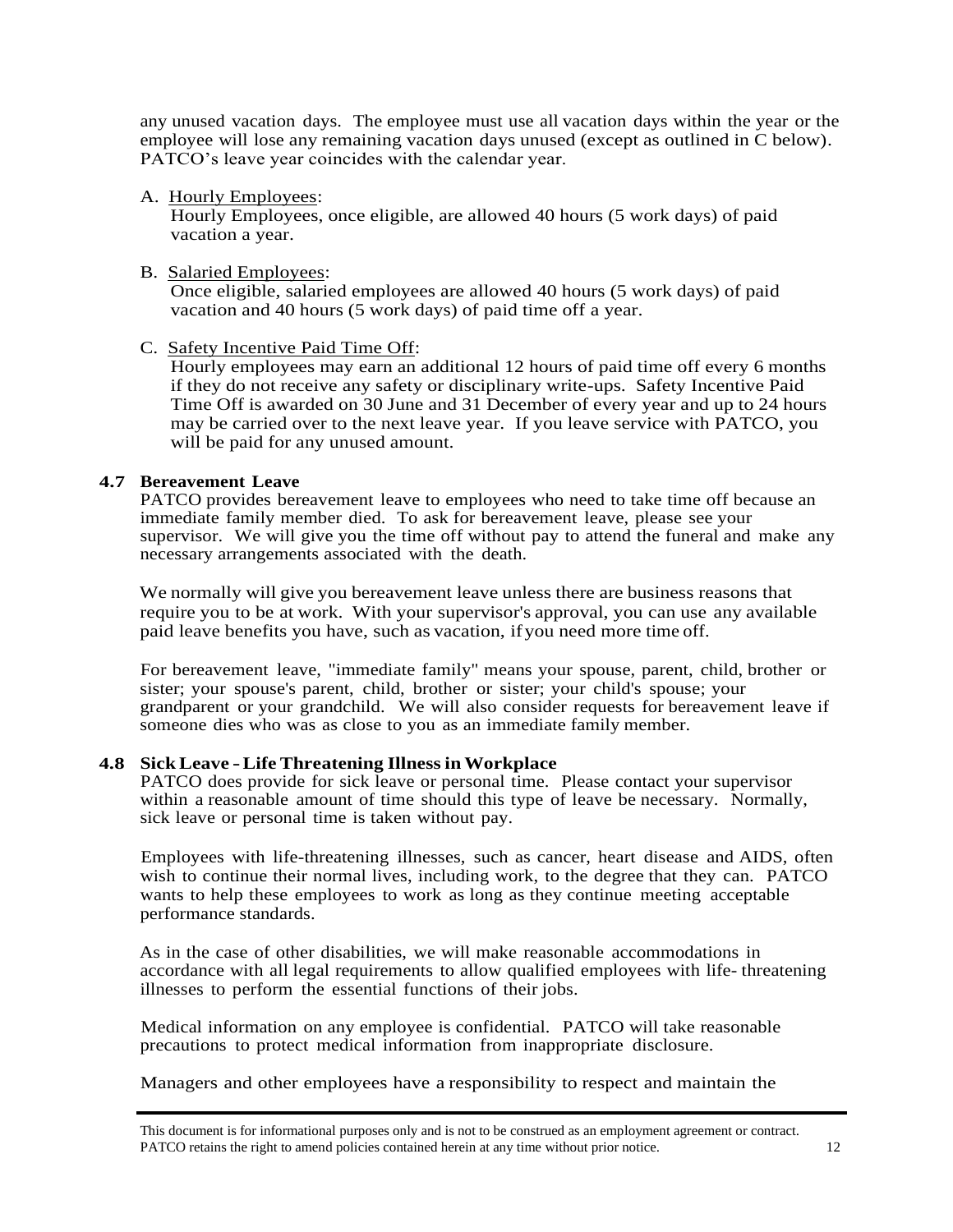confidentiality of employee medical information. Anyone inappropriately disclosing medical information is subject to disciplinary action, up to and including termination of employment.

Ifyou have questions or concerns about life-threatening illnesses, you should contact the Human Resources Department and referral to appropriate services and resources.

#### **4.9 Benefits Continuation (COBRA)**

The federal Consolidated Omnibus Budget Reconciliation Act (COBRA) helps employees and their dependents to continue their health coverage even if they are no longer eligible under our health plan.

There are strict rules about when you can use COBRA. COBRA lets an eligible employee and dependents choose to continue their health insurance when a "qualifying event" happens. Qualifying events include the employee's resignation, termination, leave of absence, shorter work hours, divorce, legal separation or death. Another qualifying event is when a dependent child stops being eligible for coverage under your health insurance.

If you continue your insurance under COBRA, you will pay the full cost of the insurance at PATCO's group rates plus an administration fee. When you become eligible for our health insurance plan, we will give you a written notice describing your COBRA rights. Because the notice contains important information about your rights and what to do if you need COBRA, be sure to read it carefully.

#### **4.10 ERISA**

As a participant of PATCO's plan, you are entitled to certain rights and protections under the Employee Retirement Income Security Act of 1974 (ERISA). ERISA provides that all plan members shall be entitled to: Examine all plan documents, at the plan administrator's office, without charge. This includes insurance contracts and copies of all documents filed by the plan with the U.S. Department of Labor. Examples of this include detailed annual reports and plan descriptions. You can obtain copies of all plan documents and other plan information upon written requires to the plan administrator. The administrator may make a reasonable charge for the copies. You can receive a summary of the plan's financial report. The plan administrator is required by law to furnish each member with a copy of this summary annual report. In addition to creating rights for plan members, ERISA imposes duties upon the people who are responsible for the operation of the employee benefit plan. The people who operate your plan, called "fiduciaries" of the plan, have a duty to do so prudently and in the interest of you and other plan members and beneficiaries. No one, including your employer, may terminate you or otherwise discriminate against you in any way to prevent you from obtaining a welfare benefit or exercising your rights under ERISA. If your claim for a welfare benefit is denied in whole or in part, you must receive a written explanation of the reason for denial. You have a right to have the plan reviewed and your claim reconsidered.

If you have questions about your Plan, you should contact the Plan Administrator. If you have any questions about this statement or about your rights under ERISA, you should contact the nearest Area Office of the U.S. Labor-Management Services Administration, Department of Labor.

#### **4.11 HIPAA**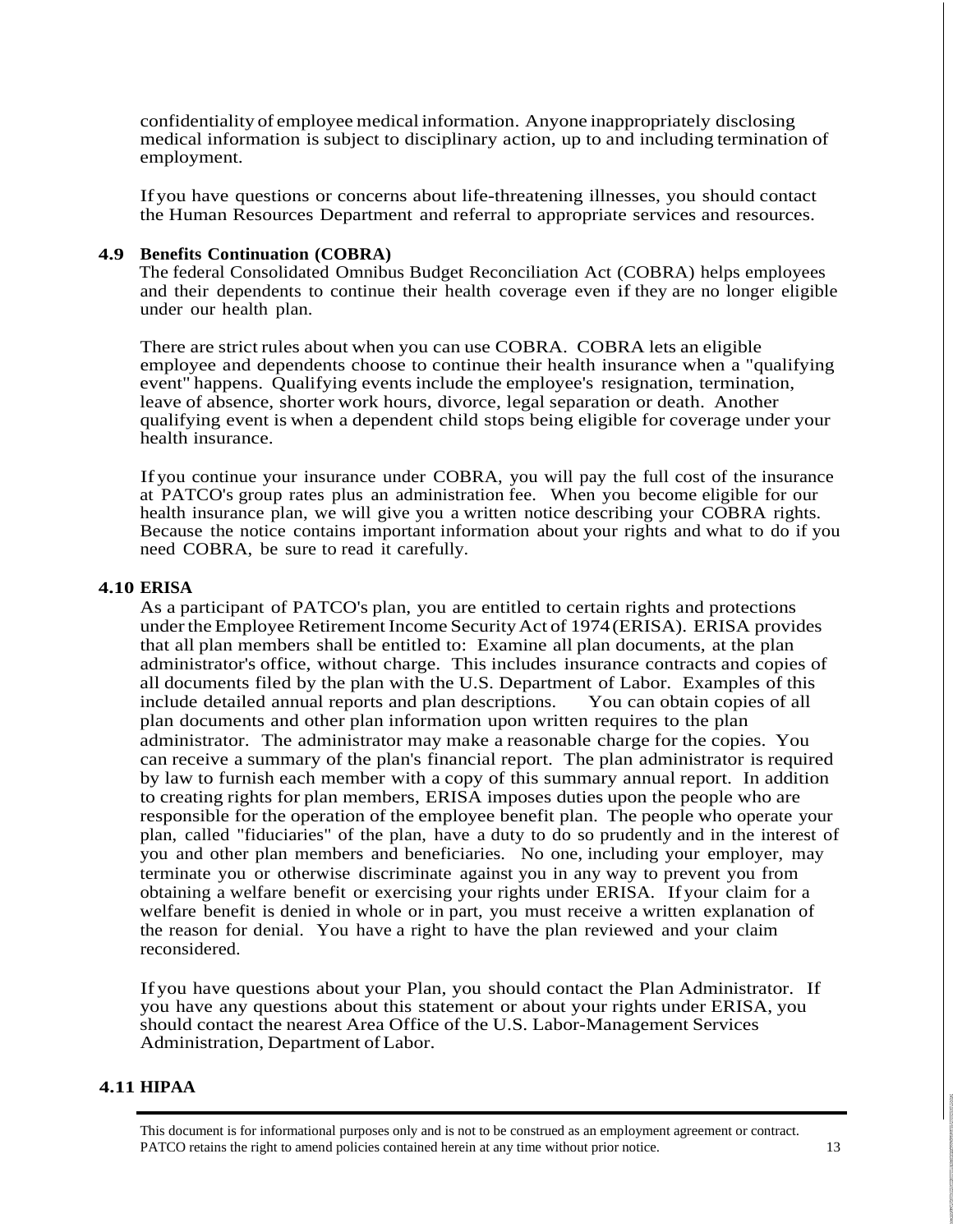The Health Insurance Portability and Accountability Act of 1996 (HIPAA) limits exclusions for preexisting conditions; prohibits discrimination against employees and their dependents based on their health status; guarantees renew-ability and availability of health coverage to certain employers and individuals; and protects many workers who lose health coverage by providing better access to individual health insurance.

The special enrollment rights apply without regard to the dates on which an individual would otherwise be able to enroll under the plan. Special Enrollment periods apply to you and/ or your dependent(s), if you have a new dependent as a result of marriage, birth, adoption or the placement for adoption (qualifying event). Under these rules, a group health plan is required to provide the opportunity for special enrollment for these individuals should they make the request within *30 days* of the date the qualifying event occurred.

Ifyou decline enrollment under PATCO's plan for yourself or your dependents (including your spouse) and state in writing that you and/ or your dependents have coverage under another group health plan or health insurance coverage as the reason for declining to enroll you may also have special enrollment rights. Special enrollment rights may apply to you and/ or your dependents in the event that you and/ or your dependents are no longer eligible for this other coverage.

Your plan may offer an Annual Open Enrollment giving you the opportunity to enroll yourself and/ or your dependents if you have previously declined/waived coverage for you and/ or your dependents.

#### **4.12 Training and Development**

PATCO encourages training and development of all employees, therefore, there will be times when training sessions will be provided during regular work hours and are mandatory to attend.

Development is the personal responsibility of each individual employee and in an effort to assist this endeavor PATCO in some cases will reimburse defined expenses on an individual basis of those employees who attend approved training courses, institutes, seminars and etc. However, no additional payment for time required to attend such courses shall be made following basic wage and hour regulations. The employees Department Manager must submit to Division

Manager all such personal development plans for approval. Once authorized the employee must show proof of attendance and satisfactorily completing training before receiving PATCO reimbursement.

#### **ARTICLE V TYPES OF PAY**

## **5.1 Types of Pay**

#### A. Standard

Wage surveys will be performed as needed to measure average rates of defined positions descriptions. The survey will provide data necessary to set a wage scale and assure that PATCO remains competitive within changing market conditions. Work in excess of 40 hours per work shall be paid at one and one half times the standard rate of pay. Work performed on holidays will be paid at two times the standard rate of pay. An employee's immediate supervisor must approve all overtime.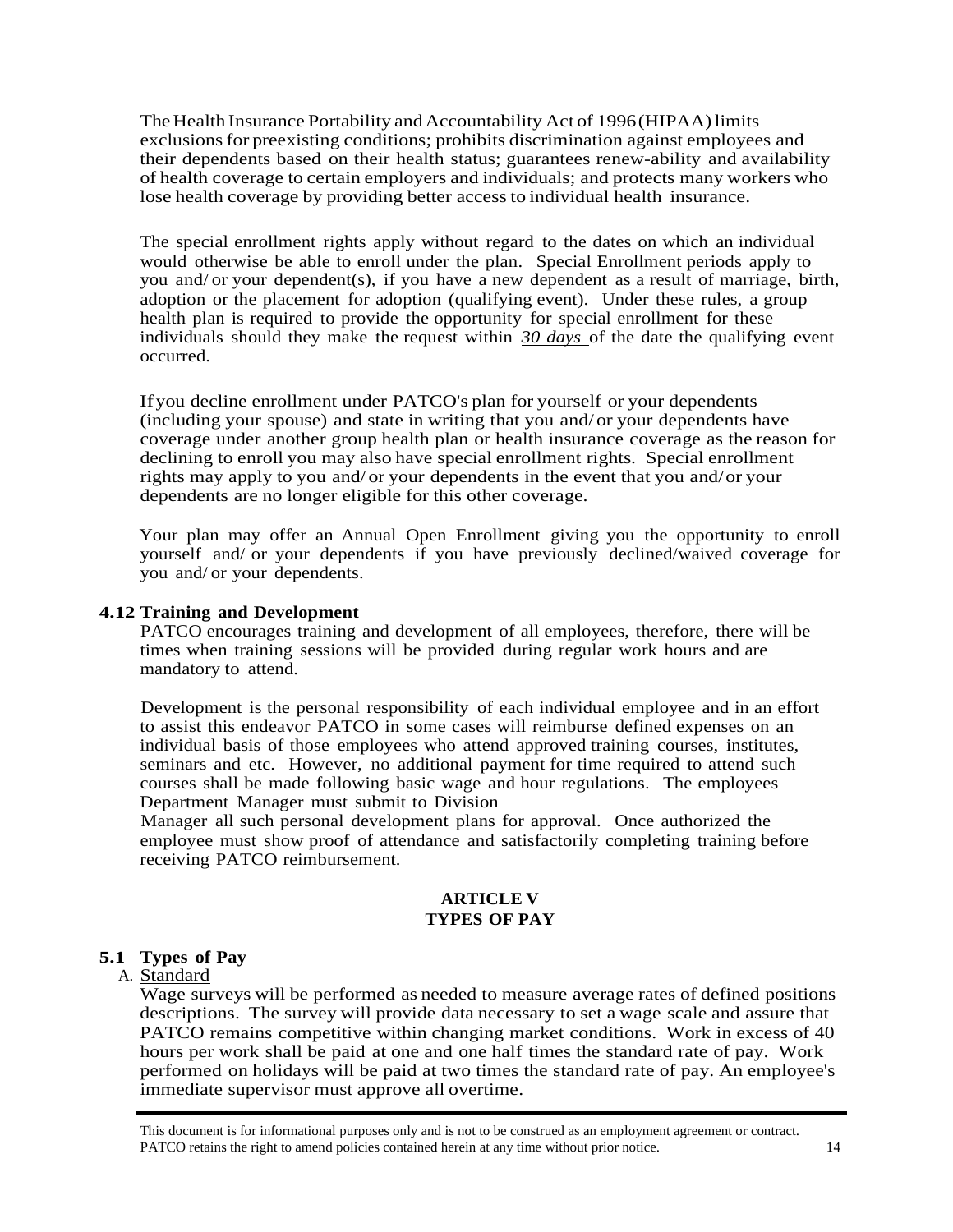B. Prevailing Wage

When hourly employees work on prevailing rate projects requiring fringe benefit payments, as determined by governing authority, the employee will be paid at least the hourly rate for the classification of work. The total of the hourly wage and fringe benefit package, which exceed the cost of PATCO program, will be paid direct through payroll to employee.

Overtime to be paid as stated in wage determination issued by governing authority. An employee's immediate supervisor must approve all overtime.

C. Per Diem

Whenever an employee resides overnight at a location other than his normal residence as a PATCO requirement, PATCO shall pay the employee as stated.

D. Lodging

Whenever and employee resides overnight at a location other than his normal residence as a PATCO requirement, PATCO shall pay for lodging at an acceptable location with double occupancies used as a standard.

E. Mileage

PATCO will provide reimbursement to employees who are properly authorized to use their own vehicles for PATCO business.

F. Business Travel Expenses

Employees will be reimbursed for purchases, services and etc. that have prior approval and authorization only.

Ifyou are involved in an accident while on business travel, immediately report the accident to your supervisor. Ifyou use a vehicle owned, leased or rented by PATCO, you may not use that vehicle for personal reasons unless you received advance approval.

When a business trip is over, submit your completed travel expense report within 30 days. With your expense report, you must also submit receipts for every expense item.

See your supervisor for help and questions about business travel. It is a very serious matter if you record false or misleading information on your expense report. Employees who do not follow the business travel policy could be subject to disciplinary action, up to and including termination.

#### **ARTICLE VI LEAVE/LAYOFF/TERMINATION**

## **6.1 Leave**

Leave of absence without pay shall be allowed to employees for the following:

- A. Immediate supervisor with his/ her approval
- B. Leaves in excess of 2 weeks must have the Division Manager's approval
- C. Some recognized holidays will fall on a weekday or weekend, when this occurs, PATCO will have the option of continuing business or closing, during normal work periods

## **6.2 Military Leave**

PATCO will grant a military leave of absence if you are absent from work because you are serving in the U.S. uniformed services in accordance with the Uniformed Services Employment and Reemployment Rights Act (USERRA). You must give your supervisor advance notice of upcoming military service, unless military necessity prevents advance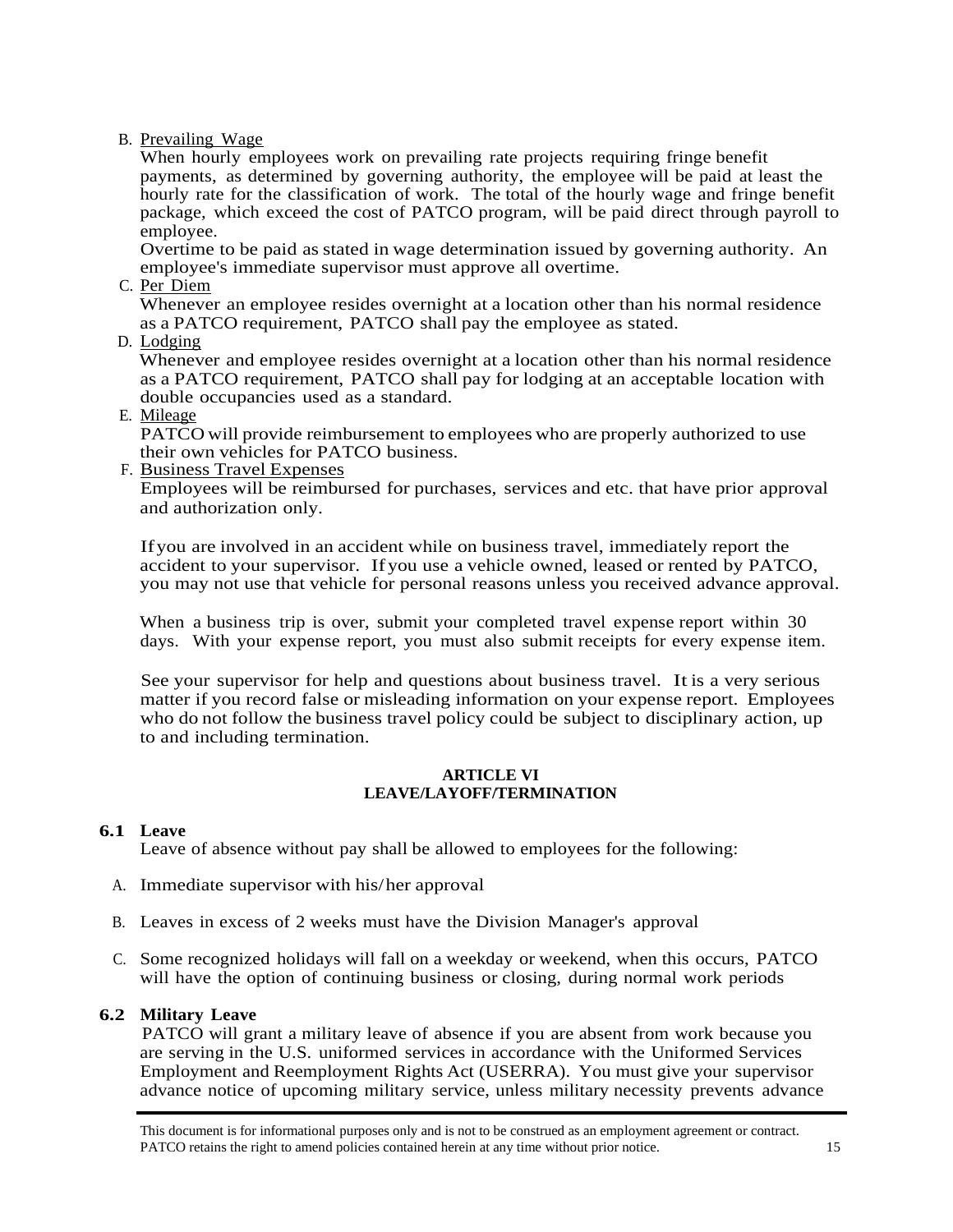notice or it is otherwise impossible or unreasonable.

You will not be paid for military leave. However, you may use any available accrued paid time off, such as vacation or sick leave, to help pay for the leave.

Continuation of health insurance benefits is available as required by USERRA based on the length of the leave and subject to the terms, conditions and limitations of the applicable plans for which you are otherwise eligible.

If you are on military leave for up to 30 days, you must return to work on the first regularly scheduled work period after your service ends (allowing for reasonable travel time). Ifyou are on military leave for more than 30 days, you must apply for reinstatement in accordance with USERRA and applicable state laws.

When you return from military leave (depending on the length of your military service in accordance with USERRA), you will be placed either in the position you would have attained if you had stayed continuously employed or in a comparable position. For the purpose of determining benefits that are based on length of service, you will be treated as if you have been continuously employed.

Ifyou have questions about military leave, contact the Human Resources Department for more information.

#### **6.3 Jury Duty**

PATCO encourages you to fulfill your civic responsibilities by serving jury duty if you get a summons. You may request unpaid jury duty leave for the absence. You may also use any available paid time off benefits you have, such as vacation, to be paid for an unpaid jury duty leave.

If you get a jury duty summons, show it to your supervisor as soon as possible. This will help us plan for your possible absence from work. We expect you to come to work whenever the court schedule permits.

Either you or PATCO may ask the court to excuse you from jury duty if necessary. We may ask that you be relieved from going on jury duty if we think that your absence would cause serious operational problems at PATCO.

Subject to the terms, conditions and limitations of the applicable plans, PATCO will continue to provide health insurance benefits for the full period of unpaid jury duty leave.

#### **6.4 Family Medical Leave Act**

Please see the Human Resources Department for the full explanation of the Family Medical Leave Act (FMLA).

#### **6.5 Layoff**

In the event that PATCO anticipates a need for a reduction in forces the following actions will occur.

A. Department Managers shall notify the employees including any actions required to meet COBRA and/ or other plans or programs by the individual after receiving notice. All PATCO and customer properties shall be surrendered immediately upon request. The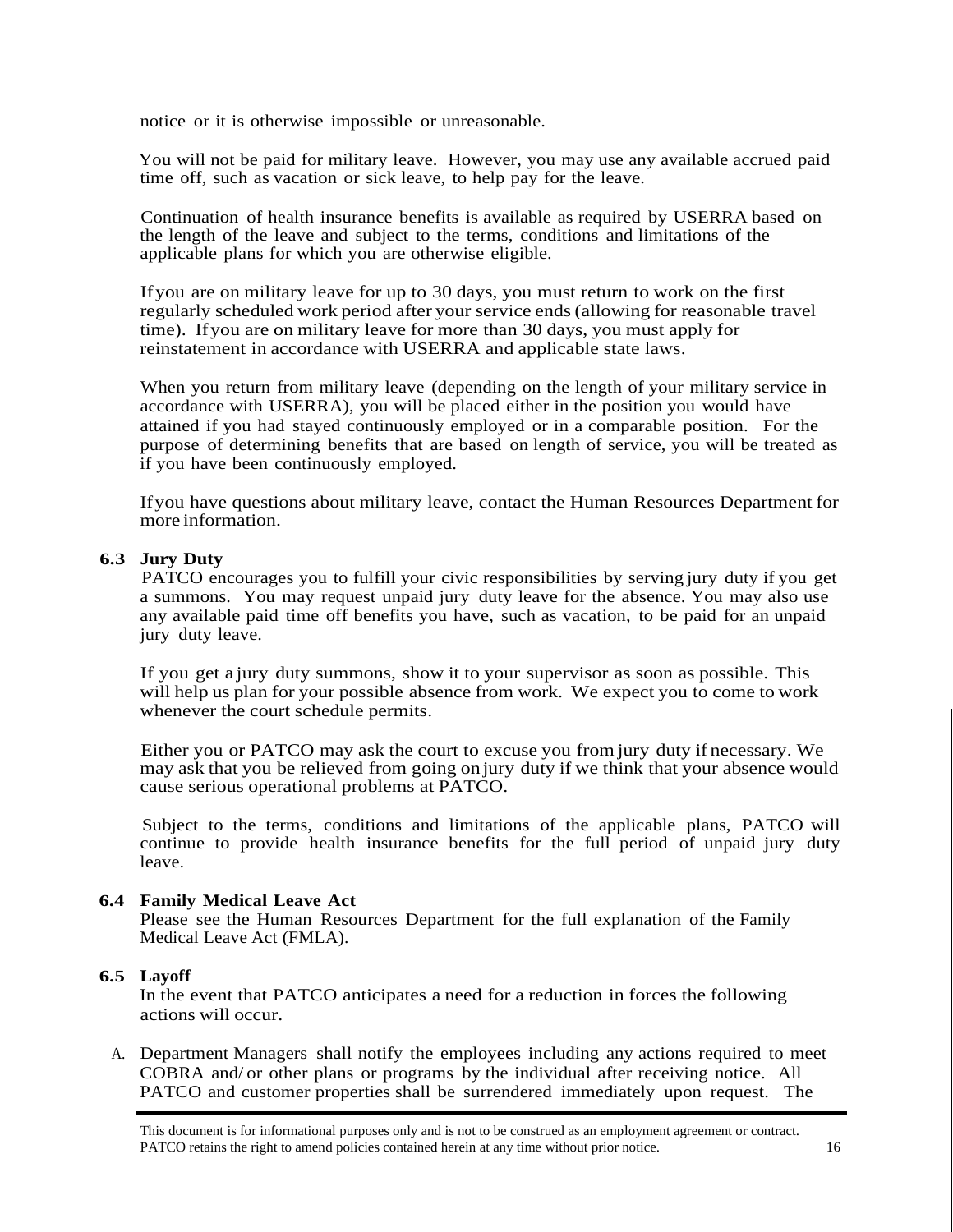employee is expected to perform normal duties during the notice period.

B. PATCO does not recognize or participate within a policy or plan that includes severance pay

## **6.6 Termination**

Engaging in any form of the following activities may result in immediate termination of the employee.

- A. Insubordination or other disrespectful conduct
- B. Failure to follow policy and procedures as stated by PATCO
- C. Falsification of PATCO documents and records
- D. Deliberate destruction of PATCO or customer property
- E. Stealing or attempting to steal from PATCO, customer, visitors or other employees
- F. Possession of unauthorized weapons during working hours
- G. Conduct that threatens the safety of PATCO employees, customers, visitors and property
- H. Attempting to injure PATCO employees, customers and visitors
- I. Inability or unwillingness to perform duties as directed
- J. Working under the influence of alcohol or illegal drugs
- K. Possession, distribution, sale, transfer or use of alcohol or illegal drugs in the workplace, while on duty, or while operating employer- owned vehicles or equipment

## **ARTICLE VII GENERAL**

## **7.1 Theft or Loss**

Employee personal property, tools and etc., left on job sites or on company property is not covered by PATCO insurance. Employees should maintain their tools and personal property under their own control at all times since we are mobile and you may be assigned to different locations at any time, we will not pay for travel or time because an employee left his tools at a different job site. The storage boxes and containers at job sites are to be used to secure PATCO tools, equipment and job materials only.

## **7.2 Housekeeping**

Each employee is responsible for personal, as well as general housekeeping at job site's, shop (including yard and grounds), and offices and in PATCO owned or leased vehicles and equipment.

## **7.3 Personal Appearance**

Office employees shall wear proper casual business attire.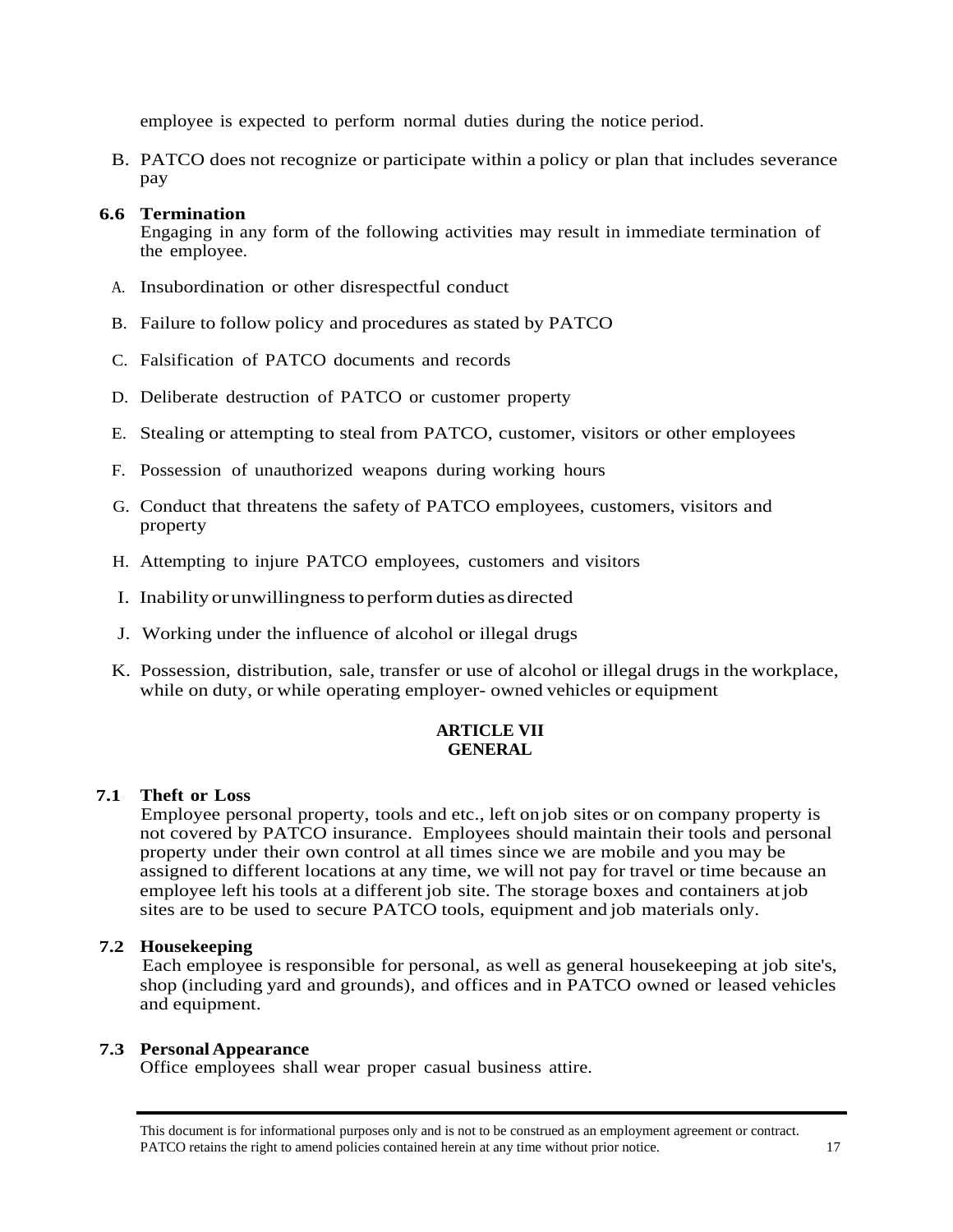Field employees shall wear proper clothing concerning the type of work they are doing. (See SHPM)

Personal appearance means how you dress, how neat you are and your personal cleanliness standards. Your personal appearance can influence what customers and visitors think about PATCO. Personal appearance can also impact the morale of your coworkers.

During business hours or whenever you represent PATCO, you should be clean, well groomed, and wear appropriate clothes. This is particularly important if your job involves dealing with customers or visitors in person.

Ifyour supervisor finds that your personal appearance is inappropriate, you will be asked to leave work and return properly dressed and groomed. Ifyou are asked to leave, you will not be paid for the time you are away from work. See your supervisor if you are not sure about the correct clothing standards for your job.

Where necessary, PATCO may make a reasonable accommodation to this policy for a person with a disability.

#### **7.4 Attendance and Punctuality**

Employees shall report to and depart from their immediate assigned work location at the designated times.

- A. When an employee is unable to report for work, the employee must report such conditions to their immediate supervisor at the earliest possible time. Field employees returning to duty from leave or a two or more day absence shall notify their Job Supervisor the day before they intend to return to be given any change in assignment.
- B. Absence Policy An employee calling in sick or otherwise must telephone their immediate supervisor not less than thirty minutes  $(1/2)$  hour prior to their assigned, scheduled report time. This shall not be construed as applying to an employee who is medically unable to contact their immediate supervisor as determined by a Medical Professional. All calls are counted toward progressive discipline for excessive absenteeism. An employee shall be required to submit a physician's certificate for absences (illness) in excess of two (2) consecutive working days, stating that the employee has been under the physician's care and is able to return to work.
- C. Standard lunch period for all employees shall be one hour taken during mid-shift. Example: Shift 8:00am to 5:00pm should take their lunch period between 11:00am and 1:30pm.

We expect PATCO employees to be reliable and punctual. You should report to work on time and as scheduled. Ifyou cannot come to work or you will be late for any reason, you must notify your supervisor as soon as possible. Unplanned absences can disrupt work, inconvenience other employees and affect productivity. Ifyou have a poor attendance record or excessive lateness, you may be subject to disciplinary action, up to and including termination.

## **7.5 Computer/Email Usage**

To help you do your job, PATCO may give you access to computers, computer files, the email system and software. You should not use a password to access a file, or retrieve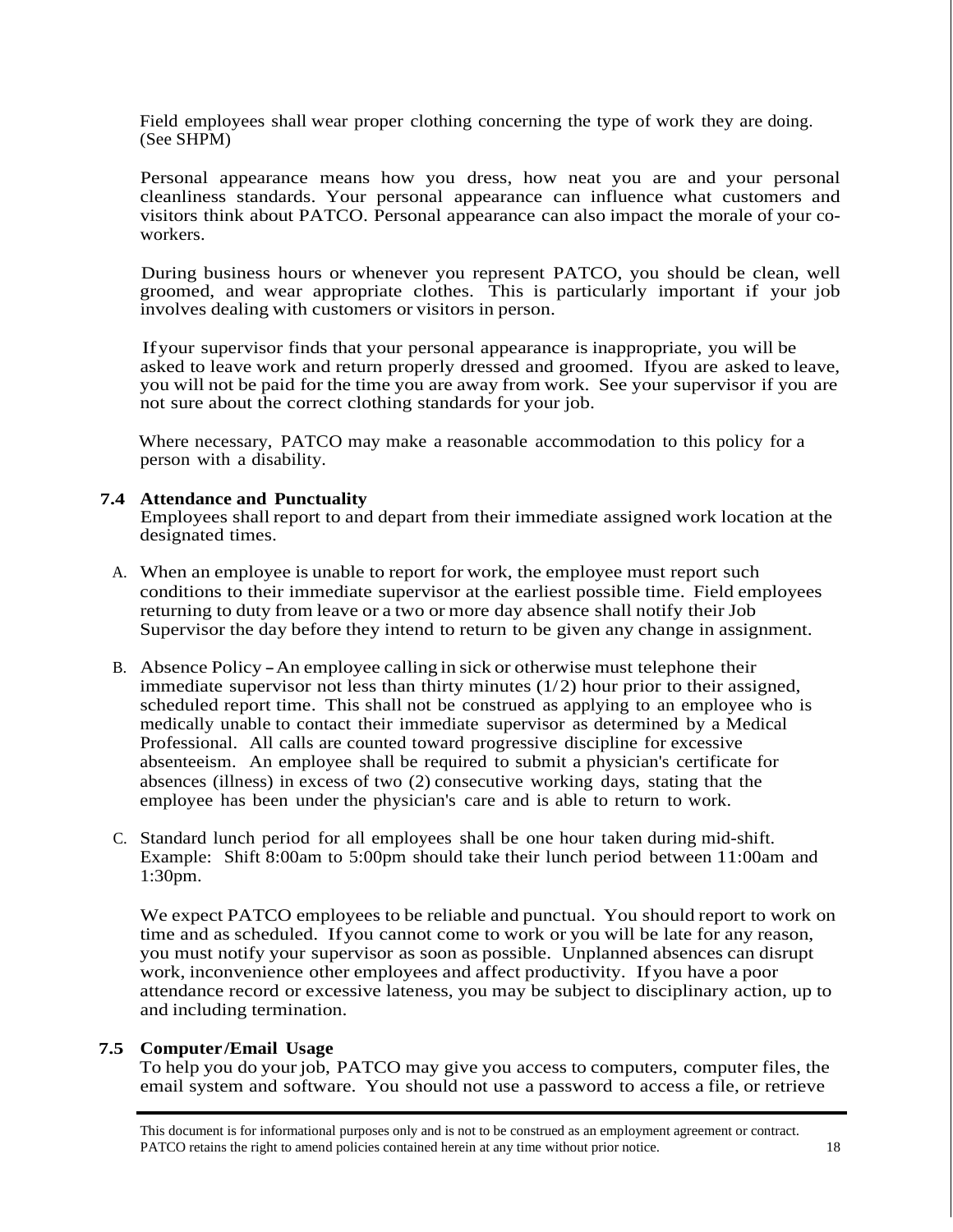any stored communication without authorization. To make sure that all employees follow this policy, we may monitor computer and email usage.

We try hard to have a workplace that is free of harassment and sensitive to the diversity of our employees. Therefore, we do not allow employees to use computers and email in ways that are disruptive, offensive to others, or harmful to morale.

At PATCO you may not display, download, or email sexually explicit images, messages and cartoons. You also may not use computers and email for ethnic slurs, racial comments, off-color jokes, or anything that another person might take as harassment or disrespect.

You may not use email to ask other people to contribute or to tell them about businesses outside of PATCO, religious or political causes, outside organizations, or any other non-business matters.

PATCO buys and licenses computer software for business purposes. We do not own the copyright to this software or its documentation. Unless the software developer authorizes us, we do not have the right to use the software on more than one computer.

You may only use the software on local area networks or on multiple machines according to the software license agreement. PATCO prohibits the illegal duplication of software and its documentation.

Ifyou know of any violations to this policy, notify your supervisor, the Human Resources Department or any member of management. Employees who violate this policy are subject to disciplinary action, up to and including termination.

#### **7.6 Internet Usage - Workplace Monitoring - Use of Telephones**

PATCO may provide you with Internet access to help you do your job. This policy explains our guidelines for using the Internet.

All Internet data that is written, sent or received through our computer systems is part of official PATCO records. That means that we can be legally required to show that information to law enforcement or other parties. Therefore, you should always make sure that the business information contained in Internet email messages and other transmissions is accurate, appropriate, ethical and legal.

The equipment, services and technology that you use to access the Internet are the property of PATCO. Therefore, we reserve the right to monitor how you use the Internet. We also reserve the right to find and read any data that you write, send and receive through our online connections or is stored in our computer systems.

You may not write, send, read or receive data through the Internet that contains content that could be considered discriminatory, offensive, obscene, threatening, harassing, intimidating or disruptive to any employee or other person.

Examples of unacceptable content include (but are not limited to) sexual comments or images, racial slurs, gender-specific comments, or other comments or images that could reasonably offend someone on the basis of race, age, sex, religious or political beliefs, national origin, disability, sexual orientation, or any other characteristic protected by law.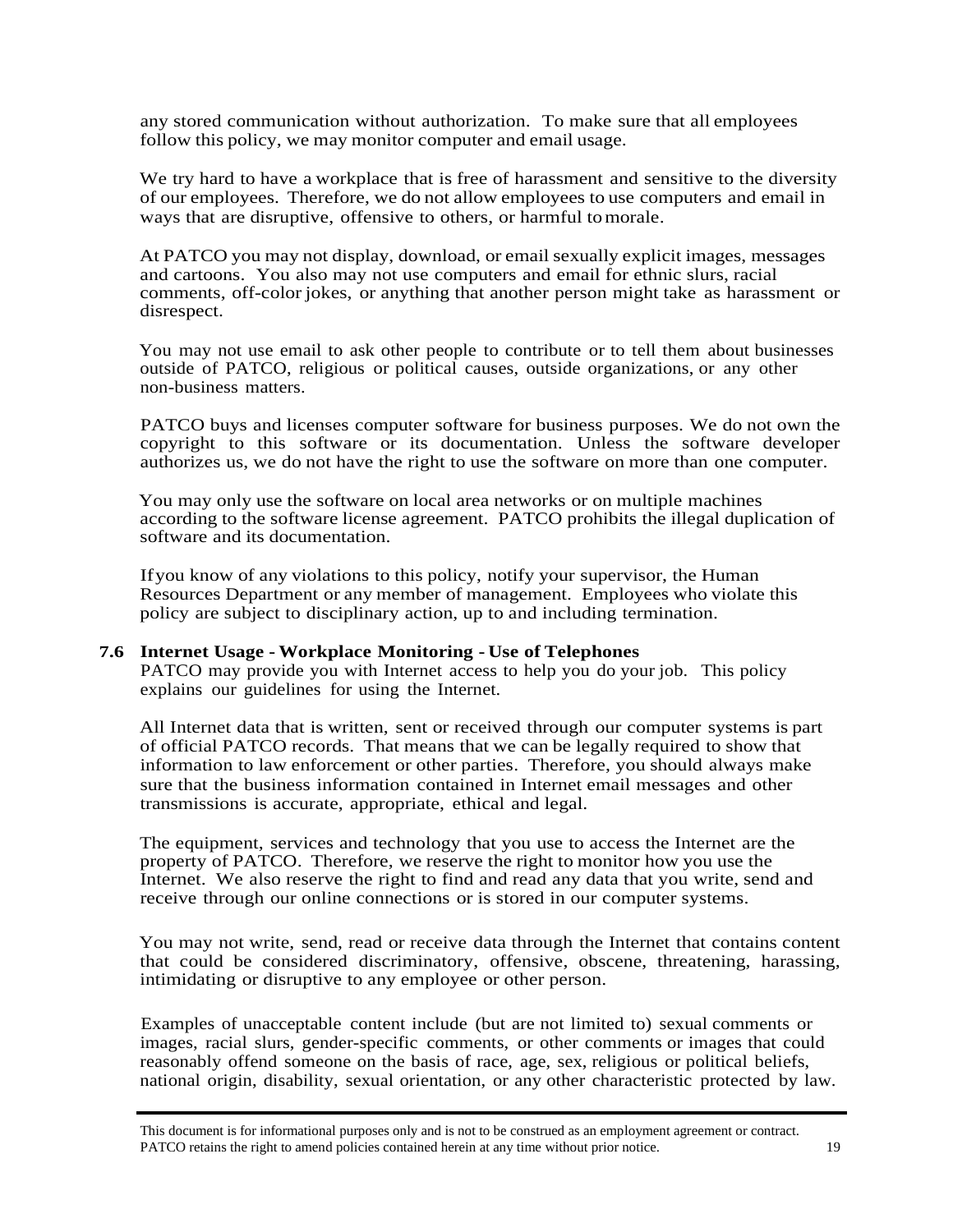PATCO does not allow the unauthorized use, installation, copying or distribution of copyrighted, trademarked or patented material on the Internet. As a general rule, if you did not create the material, do not own the rights to it, or have not received authorization for its use, you may not put the material on the Internet. You are also responsible for making sure that anyone who sends you material over the Internet has the appropriate distribution rights.

Ifyou use the Internet in a way that violates the law or PATCO policies, you will subject to disciplinary action, up to and including termination. You may also be held personally liable for violating this policy.

PATCO may conduct workplace monitoring to help ensure quality control, employee safety, security and customer satisfaction.

Employees who regularly communicate with customers may have their telephone conversations monitored or recorded. Telephone monitoring helps us to identify training needs and performance problems.

All computer equipment, services or technology that we furnish you are the property of PATCO. We reserve the right to monitor computer activities and data that is stored our computer systems. We also reserve the right to find and read any data that you write, send or receive by computer.

We may perform video surveillance of non-private workplace areas. We use video monitoring to identify safety concerns, maintain quality control, detect theft and misconduct, and discourage and prevent harassment and workplace violence.

Because we are sensitive to employees' legitimate privacy rights, we will make every effort to guarantee that workplace monitoring is always done ethically and with respect.

Ifyou make personal calls on PATCO business phones, we may require that you pay us for any charges.

Our telephone communications are an important reflection of our image to customers and the community. Always use proper telephone etiquette. The following are some examples of good telephone etiquette: use the approved greeting, speak courteously and professionally, repeat information back to caller and only hang up after the caller hangs up.

Should the party the caller is looking for not be available, please transfer the call to the party's voice mail box. Do not use email or paper messages to relay phone calls to internal employees.

#### **7.7 Personal Property - Cell Phones - Auto Use**

Personal cell phones shall not be carried while on PATCO time. When arriving to work all cell phones are to be left in employee's personal vehicle. If someone needs to get in contact with employee, they need to call the office and employee will be contacted immediately, if it is an emergency.

PATCO is not responsible for damage to your personal automobile when you are using it for Company business. The Company will reimburse you based upon the actual miles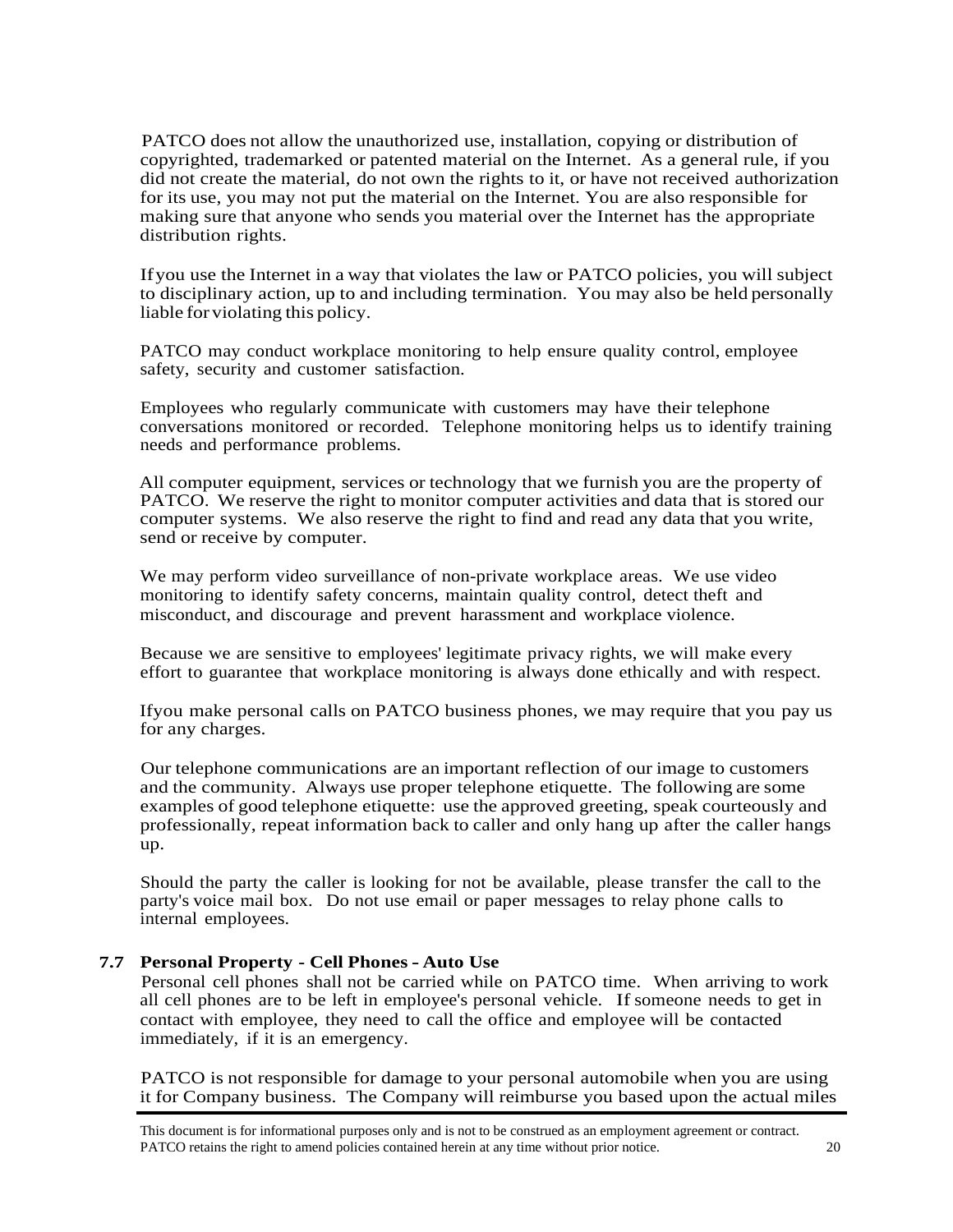driven times the rate established by the Company. The Company must first approve the use of personal vehicle to get reimbursement prior to any use of your personal vehicle. This must totally compensate you for all gasoline mileage, wear and tear, and insurance costs associated with the business use of the vehicle.

## **7.8 Assigned Vehicles & Equipment - Basic Electrician's Tool List**

PATCO vehicles, credit cards, voyager cards and equipment are assigned for the purpose of PATCO business and the necessity for performing job function efficiently and economically. Vehicles are not assigned to any individual for personal use or travel to/from work, but to support the needs of identified projects, activities and/or duties. The Department Managers shall not permit personal usage of these assigned items except through proper written authorization. Motor vehicles owned or leased by PATCO, may be used to support travel requirements of employees only when used to meet project, activities and

/or duty requirements. Period of usage cost are applied to the appropriate project or activity requiring the need. Otherwise, vehicle usage will be reported as a transportation fringe benefit and subject to taxable income. Vehicles not in use or assigned for defined business needs shall be parked at the shop per Division Manager's direction. Employees who are assigned vehicle(s) and/or equipment shall see to it that they are properly maintained, cleaned, serviced andrepaired. See (SHPM)

- A. When an employee is negligent in the use of PATCO owned or leased vehicles or equipment, the employee shall be responsible and pay for any fines incurred, and may be subject to disciplinary action.
- B. Employee shall be trained on the proper use before operating vehicles and or equipment and shall have the appropriate license and or certification for intended use. See (SHPM)

This list is considered to be the minimum required to do daily work at PATCO, tools denoted \*\* are required by apprentices. See Safety-Health manual for other items required and PATCO furnished items:

1each volt/ ohmmeter 1each amp meter 1each cordless drill\*\* 1 each hacksaw\*\* 1each hole saw kit 1each 3/ 8" drive socket set 1each knockout set 1-1/2" -2" 1each nut driver set \*\* 1each Allen wrench sets small & large to handle all sizes of switchgear lugs\*\* 1 each screwdrivers of the following size and type

- 1. 1-1/4'' x 1-1/2" stubby #600-1\*\*
- 2. 1;4" x 4" #600-4 \*\*
- 3.  $3/16$ " x 6" #600-6 \*\*
- 4. No. 2 Phillips stubby #603-1\*\*
- 5. No. 3 Phillips 3" #603-3 \*\*
- 6. No. 2 Phillips 4" #603-4 \*\*
- 7. Conduit fitting reaming tool #85188 \*\*

1 each needle nose pliers #D203-8N\*\*

1 each diagonal cutters #D2000-48\*\*

This document is for informational purposes only and is not to be construed as an employment agreement or contract. PATCO retains the right to amend policies contained herein at any time without prior notice. 21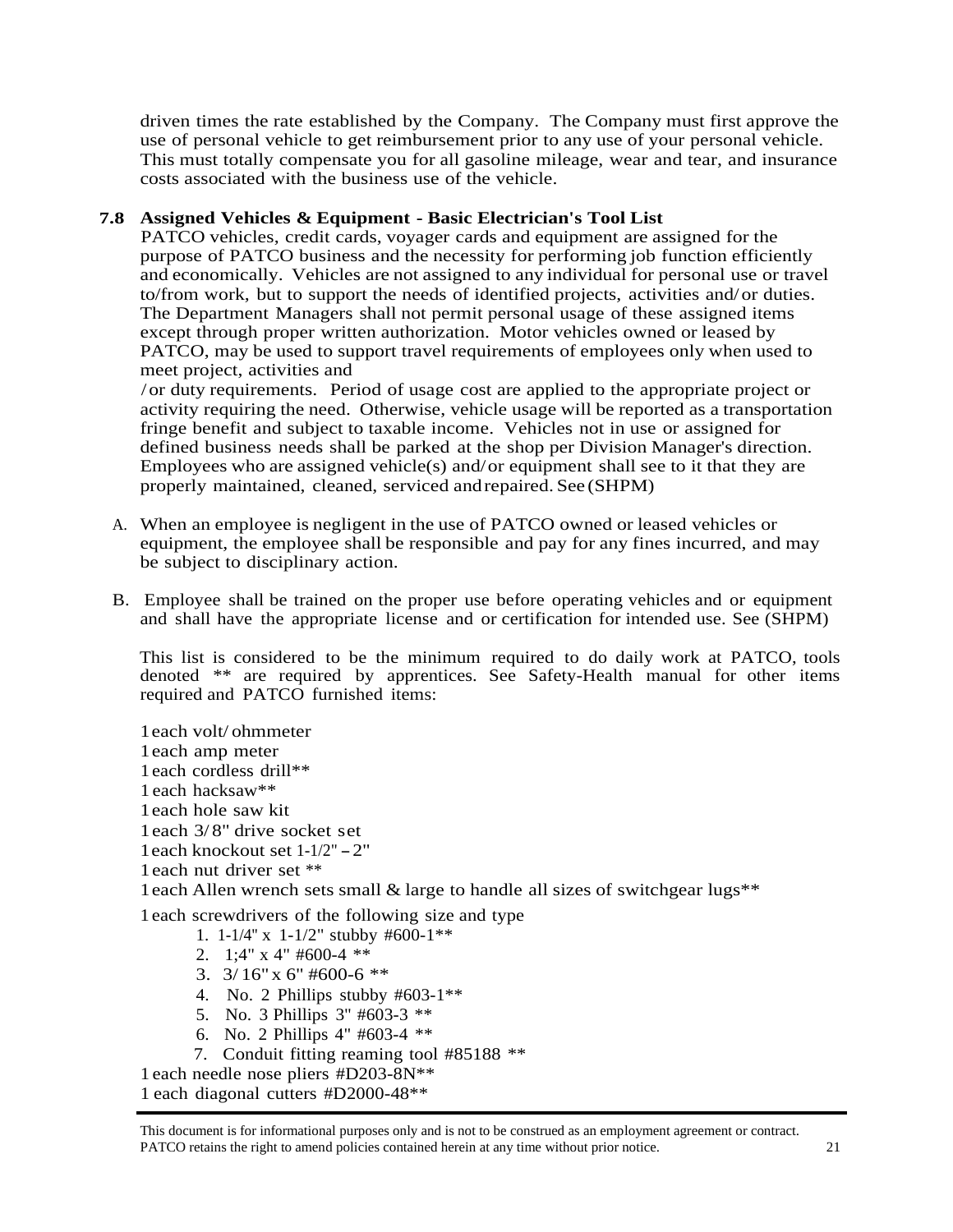each linemen pliers #D2000-NETP\*\* each strippers-long nose\*\* each adjustable slotted pliers (Channel Lock) #430\*\* each 6" adjustable wrench\*\* each 8" adjustable wrench\*\* each 12" adjustable wrench\*\* each sheetrock saw\*\* each straight claw hammer\*\* each shop hammer\*\* each tool pouch\*\* each bolt bag\*\* each punch down tool w/ 110 and 66 tips Current Code book\*\*

The following employee furnished and maintained PPE items are required by those who work in the field (See SHPM for details):

1each provided approved hardhat 1 each provided approved pair of safety glasses 1 each approved pair of steel-toed safety boots

#### **ARTICLE VIII NON-DISCRIMINATION/HARASSMENT**

#### **8.1 Disability Accommodation**

PATCO is committed to complying fully with the Americans with Disabilities Act (ADA). We are also committed to ensuring equal opportunity in employment for qualified persons with disabilities. We conduct all our employment practices and activities on a non-discriminatory basis.

Our hiring procedures have been reviewed and they provide meaningful employment opportunities for persons with disabilities. When asked, we will make job applications available in alternative, accessible formats. We will also give assistance in completing the application. We only make pre-employment inquiries regarding an applicant's ability to perform the duties of the job.

We require post-offer medical examinations only for jobs that have a bona fide jobrelated physical requirement. An examination will be given to any person who enters the job but only after that person has been given a conditional job offer. We keep medical records separate from other personnel files and confidential.

Reasonable accommodation is available to an employee with a disability when the disability affects the performance of job functions. We make our employment decisions based on the merits of the situation in accordance with defined criteria, not the disability of the individual.

Qualified individuals with disabilities are entitles to equal pay and other forms of compensation (or changes in compensation) as well asjob assignments, classifications, organizational structures, position descriptions, lines of progression, and seniority lists. We make all types of leaves of absences available to all employees on an equal basis.

PATCO is also committed to not discriminating against any qualified employee or applicant because the person is related to or associated with a person with a disability.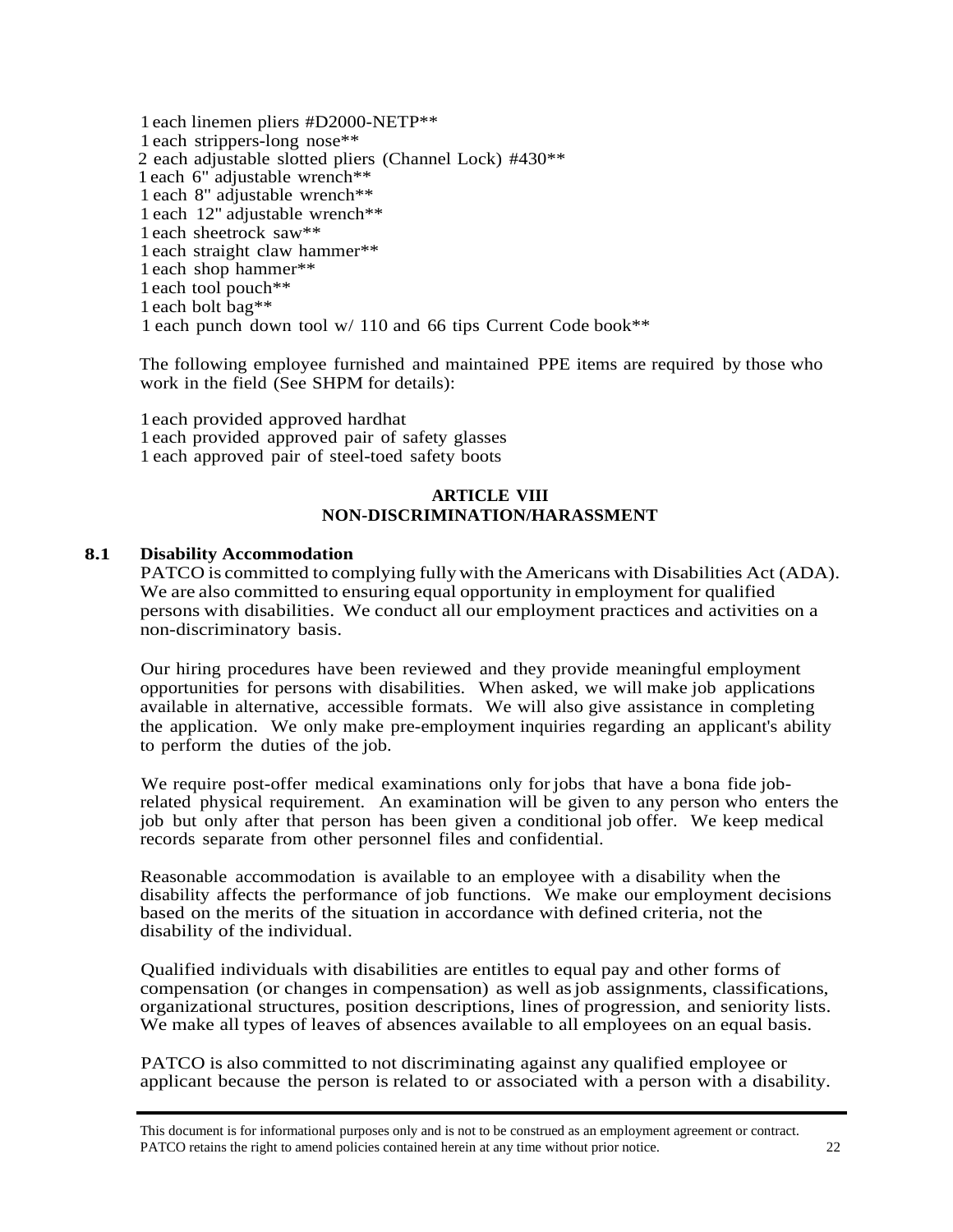PATCO will follow any state or local law that gives more protection to a person with a disability than the ADA gives.

PATCO is committed to taking all other actions that are necessary to ensure equal employment opportunity for personal with disabilities in accordance with the ADA and any other applicable federal, state and local laws.

#### **8.2 Harassment**

Harassment of any kind is not acceptable behavior at PATCO Electrical; it is inconsistent with the commitment to excellence that characterizes Company activities. PATCO Electrical is committed to creating an environment, in which every individual can work, study, and live without being harassed. Harassment may therefore lead to sanctions up to and including termination of employment.

Harassment is any conduct, verbal or physical, on or off PATCO property, that has the intent or effect or unreasonable interfering with and individual or group's work performance at PATCO or that creates an intimidating, hostile, or offensive work or living environment. Some kinds of harassment are prohibited by civil laws or by PATCO policies on a conflict of interest and nondiscrimination.

Harassment on the basis of race, color, gender, disability, religion, national origin, sexual orientation, or age includes harassment of an individual in terms of a stereotyped group characteristic, or because of that person's identification with a particular group.

Sexual harassment may take many forms. Sexual assault and requests for sexual favors that affect educational or employment decisions constitute sexual harassment. However, sexual harassment may also consist of unwanted physical contact, requests for sexual favors and visual displays of degrading sexual images, sexually suggestive conduct, or offensive remarks of a sexual nature.

PATCO is committed under this policy to stopping harassment and associated retaliatory behavior. All Company Supervisors have a responsibility to act to stop harassment in the areas under their supervision.

Any employee of PATCO who feels harassed is encouraged to seek assistance and resolution of the complaint. PATCO shall provide procedures intended to protect the rights of both complainant and respondent, to protect privacy, and to prevent supervisory reprisal.

#### **8.3 Drug and Alcohol Use**

PATCO is committed to being a drug-free, healthful and safe workplace. You are required to come to work in a mental and physical condition that will allow you to perform your job satisfactorily.

PATCO employees may not use, posses, distribute, sell or be under the influence of alcohol or illegal drugs while on PATCO premises or while conducting any businessrelated activity away from PATCO premises. You may use legally prescribed drugs on the job only if they do not impair your ability to perform the essential functions of your job effectively and safely without endangering yourself or others.

If you violate this policy, it may lead to disciplinary action, up to and including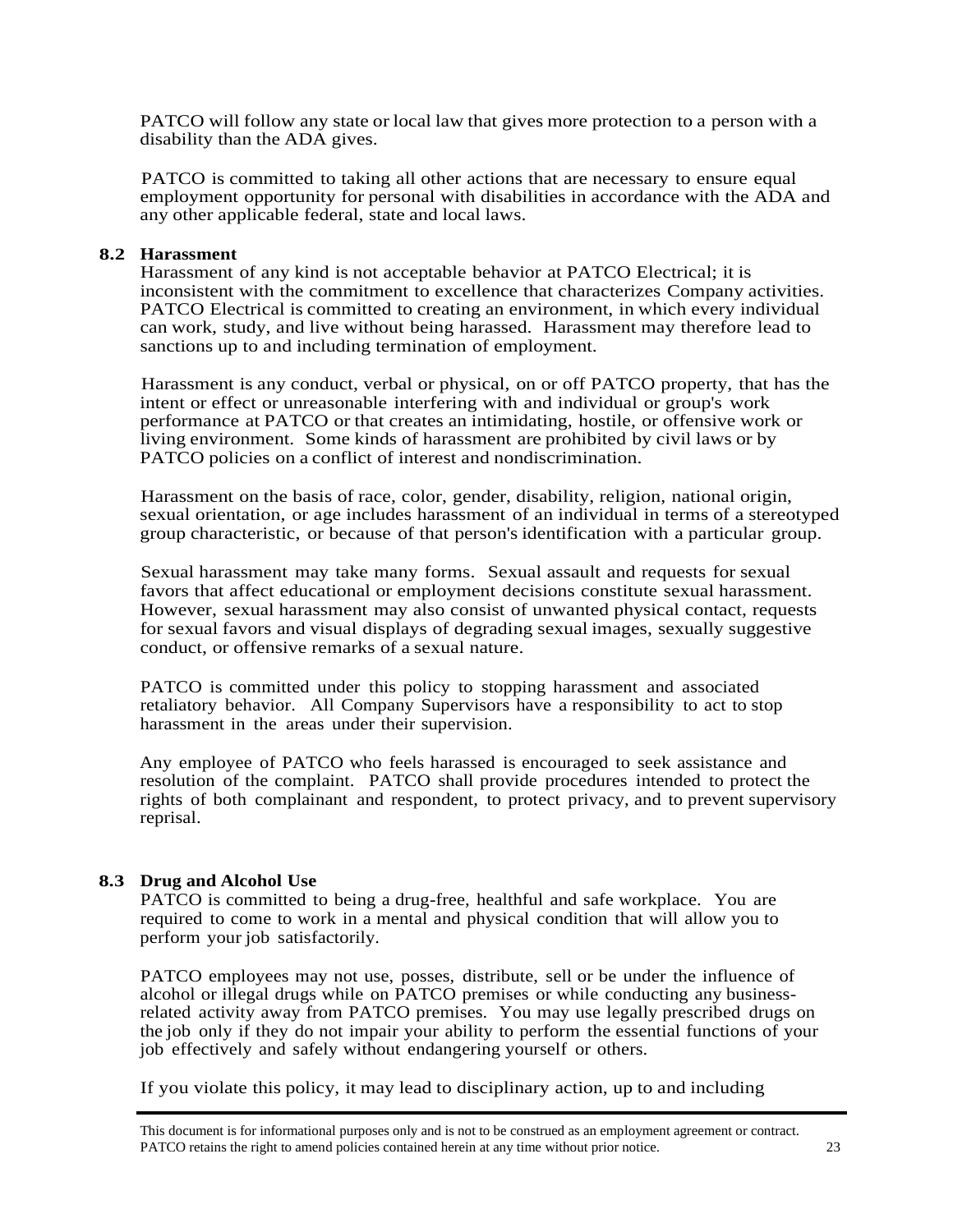immediate termination. We also require that you participate in a substance abuse rehabilitation or treatment program. If you violate this policy, there could also be legal consequences.

Ifyou have questions about this policy or issues related to drug or alcohol use at work, you can raise your concerns with your supervisor or the Human Resources Department without fear of reprisal.

#### **8.4 Drug Testing**

We are committed to making PATCO a safe, efficient and productive work environment for all employees. There can be serious safety and health risks if an employee uses or is under the influence of drugs on the job. We may ask job applicants and employees to provide body substance samples, such as urine and/ or blood. We will use the samples to check for the illegal or illicit use of drugs. Ifyou refuse to be tested for drugs, you may be subject to disciplinary action, up to and including termination.

If you have questions about our drug testing policy or its administration, contact the Human Resources Department.

#### **8.5 Progressive Discipline**

This policy describes the policy for administering fair and consistent discipline for unsatisfactory conduct at PATCO.

We believe it is important to make sure that all employees are treated fairly and that disciplinary actions are prompt, consistent and impartial. The major purpose of a disciplinary action is to correct the problem, prevent it from happening again, and prepare the employee for satisfactory performance in the future.

Although your employment is based on mutual consent and both you and PATCO have the right to terminate employment at will, with or without cause or advance notice, PATCO may use progressive discipline at its discretion.

Disciplinary action may be any of the following four steps: 1) verbal warning, 2) written warning, 3) suspension with or without pay, or 4) termination of employment. We will look at how severe the problem is and how often it has happened when deciding which step to take. There may be circumstances when one or more steps are bypassed.

In most cases, progressive discipline means that we will normally take these steps in the following order:

- 1) A first offense may call for a verbal warning
- 2) A next offense may be followed by a written warning
- 3) Another offense may lead to a suspension without pay
- 4) Still another offense may lead to termination of employment

In very serious situations, some types of employee problems may justify either a suspension, or in extreme situations, termination of employment, without going through the usual progressive discipline steps.

By using progressive discipline, we hope that most employee problems can be corrected at an early stage benefiting both the employees and PATCO.

This document is for informational purposes only and is not to be construed as an employment agreement or contract. PATCO retains the right to amend policies contained herein at any time without prior notice. 24